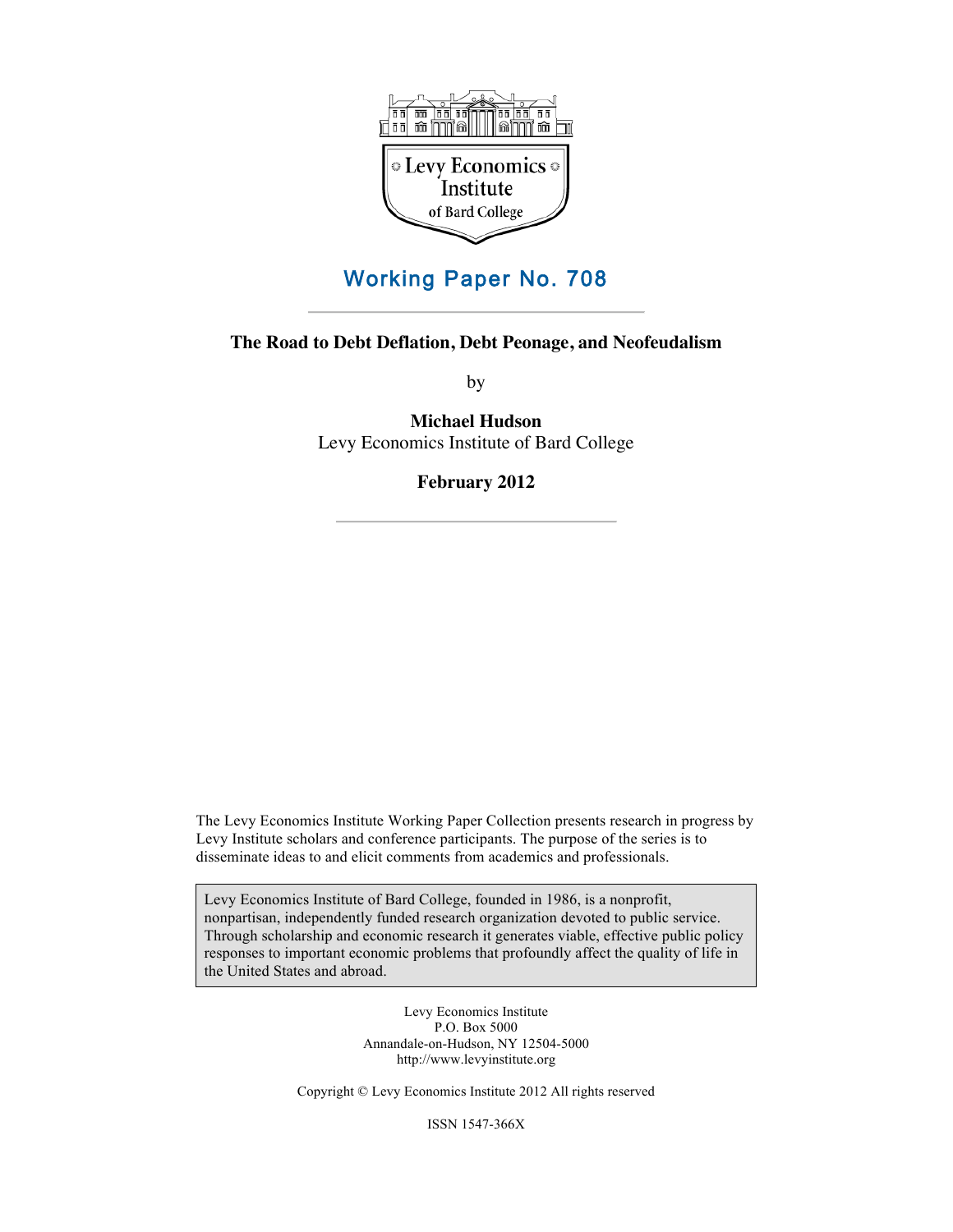### **ABSTRACT**

What is called "capitalism" is best understood as a series of stages. Industrial capitalism has given way to finance capitalism, which has passed through pension fund capitalism since the 1950s and a US-centered monetary imperialism since 1971, when the fiat dollar (created mainly to finance US global military spending) became the world's monetary base. Fiat dollar credit made possible the bubble economy after 1980, and its substage of casino capitalism. These economically radioactive decay stages resolved into debt deflation after 2008, and are now settling into a leaden debt peonage and the austerity of neo-serfdom.

The end product of today's Western capitalism is a neo-*rentier* economy—precisely what industrial capitalism and classical economists set out to replace during the Progressive Era from the late 19th to early 20th century. A financial class has usurped the role that landlords used to play—a class living off special privilege. Most economic rent is now paid out as interest. This rake-off interrupts the circular flow between production and consumption, causing economic shrinkage—a dynamic that is the opposite of industrial capitalism's original impulse. The "miracle of compound interest," reinforced now by fiat credit creation, is cannibalizing industrial capital as well as the returns to labor.

The political thrust of industrial capitalism was toward democratic parliamentary reform to break the stranglehold of landlords on national tax systems. But today's finance capital is inherently oligarchic. It seeks to capture the government—first and foremost the treasury, central bank, and courts—to enrich (indeed, to bail out) and untax the banking and financial sector and its major clients: real estate and monopolies. This is why financial "technocrats" (proxies and factotums for high finance) were imposed in Greece, and why Germany opposed a public referendum on the European Central Bank's austerity program.

**Keywords:** Debt Deflation; Neofeudalism; Economic Rent; Finance Capitalism; Classical Political Economy; Pension Fund Capitalism; Bubble Economy

**JEL Classifications:** B12, N23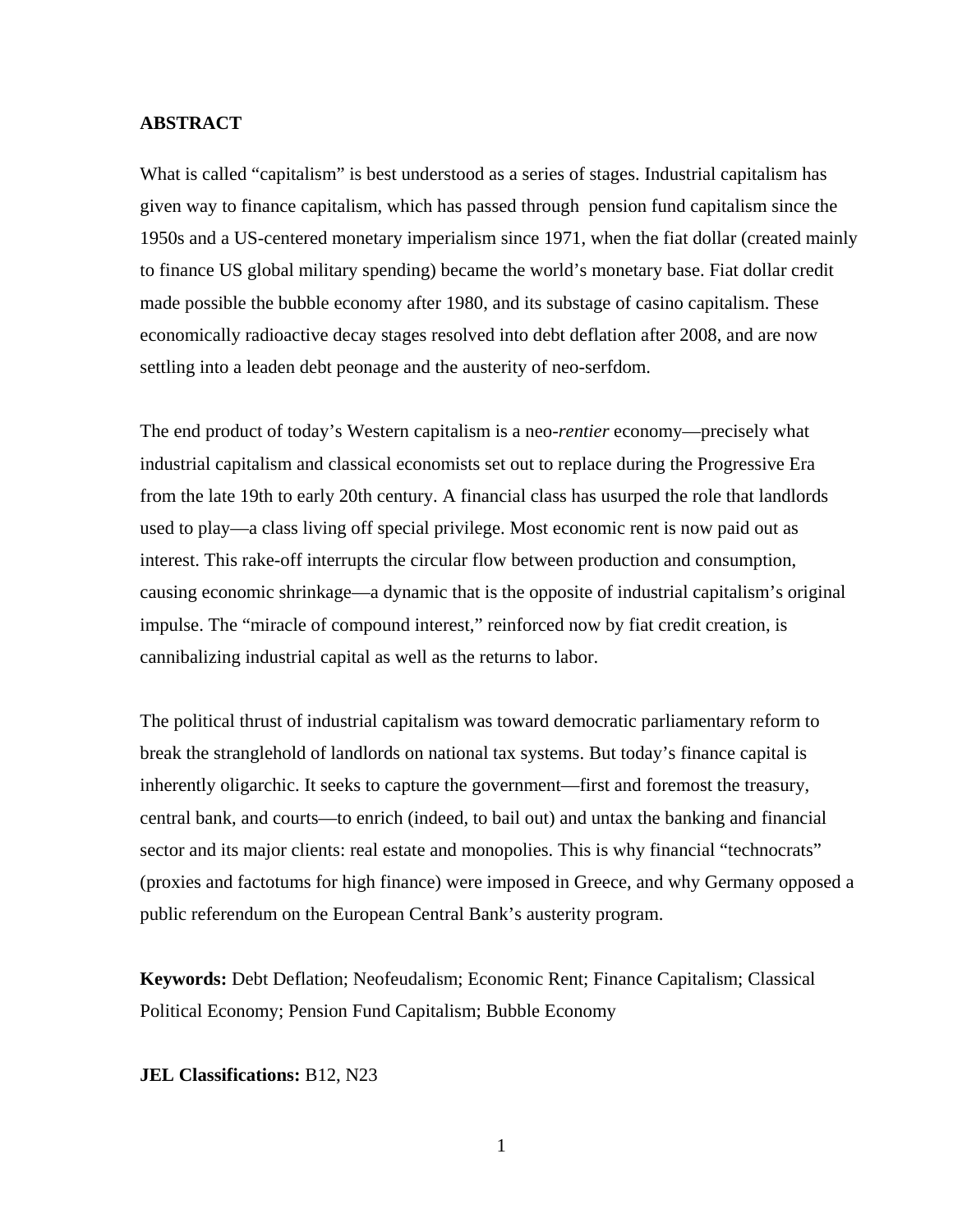## **"THE FUTURE OF CAPITALISM"—WHAT KIND OF CAPITALISM DO WE MEAN?**

What is so striking in the recent debates about the future of capitalism is confusion about just what *kind* of capitalism is being talked about. Most people have in mind industrial capitalism's tangible investment in plant and equipment, employing labor to produce output at a markup (profit). But the Western world is now on a path of economic austerity, shrinking employment and downsizing. Corporations are using their cash flow and borrowing mainly for stock buybacks, debt-leveraged privatization of public assets, and buyouts of assets already in place. Banks are lending mainly to other financial institutions, not to investors or consumers, and most credit growth is for speculating in foreign exchange and interest rate arbitrage.

 This is not what was envisioned when the Industrial Revolution was peaking in the  $19<sup>th</sup>$  and early  $20<sup>th</sup>$  century. To expand markets and increase their economies' competitive pricing position, classical economists sought to free their societies from the legacies of feudalism—a landed aristocracy extracting land rent, and a banking class extracting interest and converting national debts into the creation of monopoly trading privileges. Progressive Era reformers accordingly defined a free market as one with a government strong enough to tax away land rent and either break up monopolies or keep them in the public domain. The aim was to bring market prices in line with minimum necessary cost-value. This required a strong enough government to tax and check the vested financial, insurance, and real estate (FIRE) interests.

 When Joseph Schumpeter spoke about creative destruction, he was referring to innovations that raised productivity, enabling new companies to unseat the old by lowering costs below those of competitors. The main change that he envisioned was new industrial companies emerging on the wave of innovations. Lower costs were supposed to be passed onto consumers in the form of falling prices. The resulting expansion of production would raise wage levels in keeping with productivity, as production required a parallel growth in consumer demand.

 Companies were not supposed to be destroyed and left as bankrupt shells by financial raiders. Banking was expected to be modernized to promote industrial capital investment, not loot it by loading it down with interest charges and financial fees by raiders wielding junk bonds as their weapon of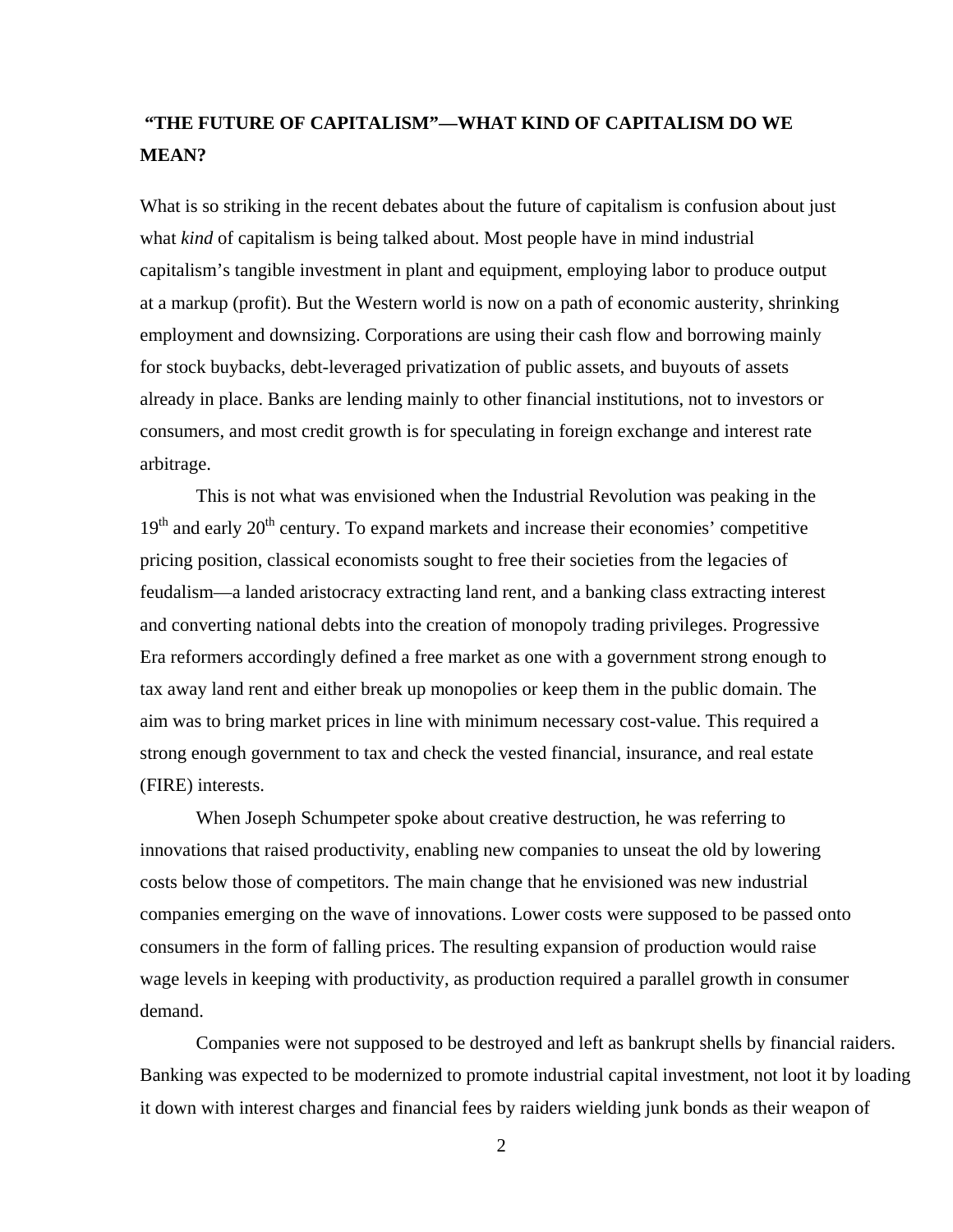choice. To supporters and strategists of industrial capitalism, the driving dynamic was what the Wharton Business School professor Simon Patten called the "Economy of Abundance." Innovations in modes of financial takeovers of industry were more in the character of parasitic destruction—and few observers anticipated just how creative this destructive appropriation could become. Or that it would achieve ultimate victory by attacking and taking over government agencies, the central bank, and Treasury.

 Despite the steady rise in productivity, prices have not fallen and real wages have not increased for the past generation (since the late 1970s in the United States). Economic gains have been enjoyed by the FIRE sector, dominated mainly by high finance. Industrial capitalism has evolved into finance capitalism in ways not dreamed of a century ago. And finance capitalism itself turns out to be an evolutionary family of offshoots: pension fund capitalism, the bubble economy, debt deflation, austerity—and the way today's trends seem to be leading, perhaps settling into a terminal stage of debt peonage and neofeudalism.

 What already is clear is that instead of the promised economy of abundance, economic policy from the United States to Europe and the post-Soviet countries is now all about austerity. In a bubble economy, most gains are made not by industrial investment, but by borrowing to buy assets whose price is being inflated by bank credit. The shift of focus from industrial profits to debt-leveraged "capital" gains took the form mainly of land-price gains and higher capitalization multiples for stocks and bonds reflecting falling interest rates. Real estate spurted for a while, but price rises reversed after September 2008, leaving a trail of negative equity (when debts exceed asset valuations). This has dragged down balance sheets for the banks and insurance companies whose loans and default guarantees went bad.

 Foreclosure time has arrived, reducing debt-strapped populations, "financialized" industrial companies, cities, states, and entire national governments from Ireland to Greece to debt peonage. Even the banking sector finds itself in negative equity. Companies and localities are claiming that they face bankruptcy if they cannot roll back pensions and even current wage levels and health care commitments. This is what debt deflation looks like.

 Instead of suffering a merely temporary deviation from an underlying positive growth trend—a "cyclical downturn" resulting from "illiquidity"—Western economies have entered a fatal phase change. Debt service exceeds the economic surplus, leading to shrinkage. The problem is insolvency—an overgrowth of debt, growing autonomously by its own dynamics ("the miracle of compound interest" plus the banks' electronic creation of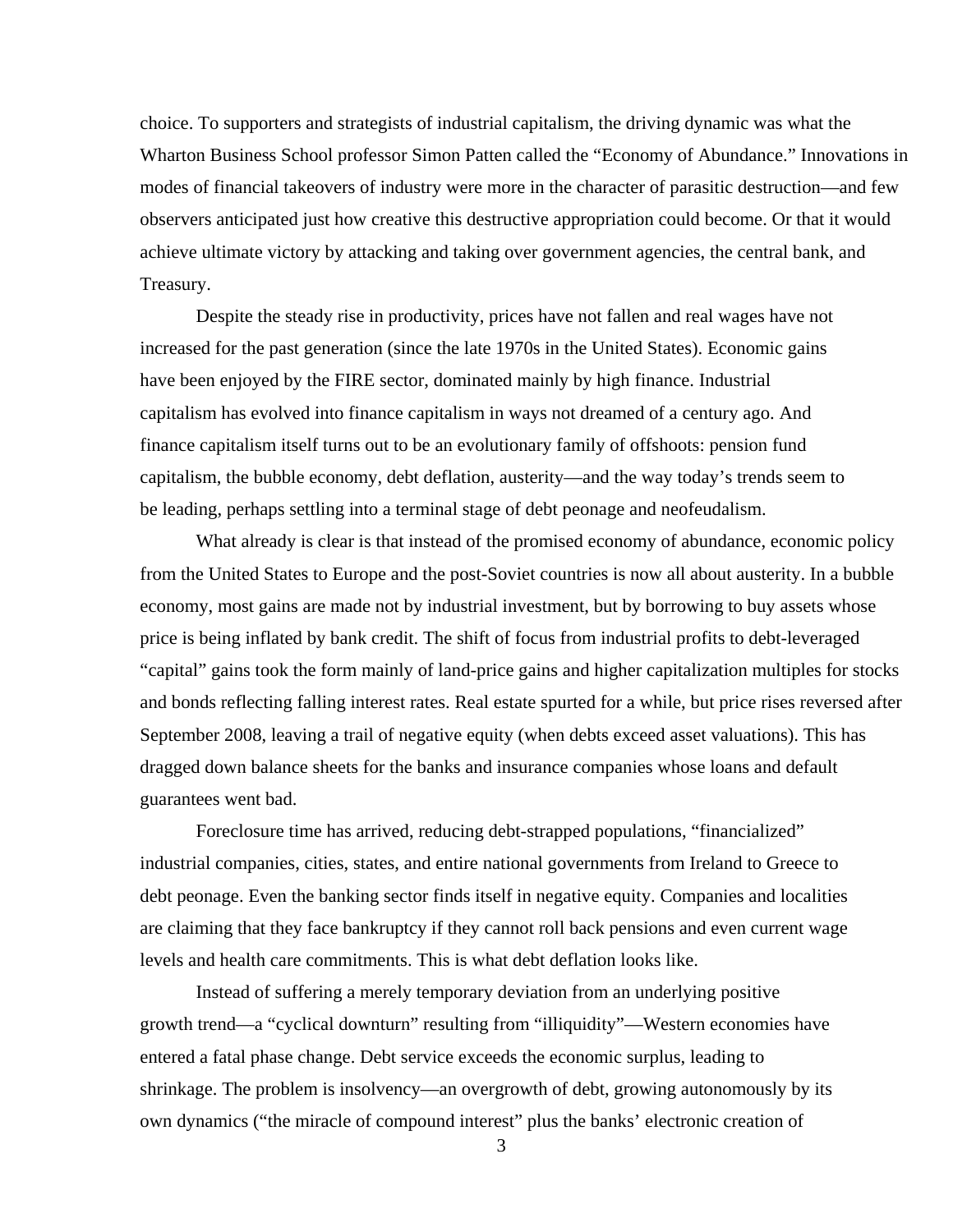new credit). Belief that "automatic stabilizers" will correct the problem is a cover story for deterring public policies to rein in the banks from their over-lending and speculation.

 The solution must come from outside the industrial economy by a debt write-down. This is how economies normally restored balance and renewed growth from before 2500 BC to 500 BC, by royal Clean Slates. It is how Solon acted to ban debt bondage in Athens, paving the way for the democratic take-off, and how Sparta's kings Agis and Cleomenes later sought to reverse the financial polarization between creditors and debtors. In Judaism, the Jubilee Year was what Jesus announced that he had come to proclaim. In more modern times, Germany's Economic Miracle was triggered by the 1947 Allied monetary reform and debt cancellation.

 The great economic fiction of our time is that all debts can be paid—if only countries submit to enough austerity, impoverish their labor force, close down enough industry, and let banks foreclose on enough factories—and while they are at it, cut back social security, health care, and social spending across the board. This is class warfare waged by finance against the rest of the economy. It is even stifling the industrial economy, "post-industrializing" it in the West by destroying domestic consumer markets for output that employees produce.

 It is ironic that the left wing of today's political spectrum—socialist, Social Democratic and Labour parties—tends to support the financial sector and its policy of "advance foreclosure" on public debtors (euphemized as "privatization"). One Marxist tradition blames the financial crisis almost entirely on the internal dynamics of industrial capitalism—the fight between labor and its employers over wages and benefits. In this view, capitalists accumulate industrial profits by not paying labor enough to buy the products it creates. The industrial sector behaves in a self-destructive way as employers seek their own immediate gains, not that of the economy at large. Rising wages are a precondition for raising labor productivity (and hence, for cutting costs), and poorly paid labor lacks the purchasing power to buy what it produces. Other critics of industrial capitalism blame the economic crisis on high technology causing unemployment and off-shoring production to low-wage countries.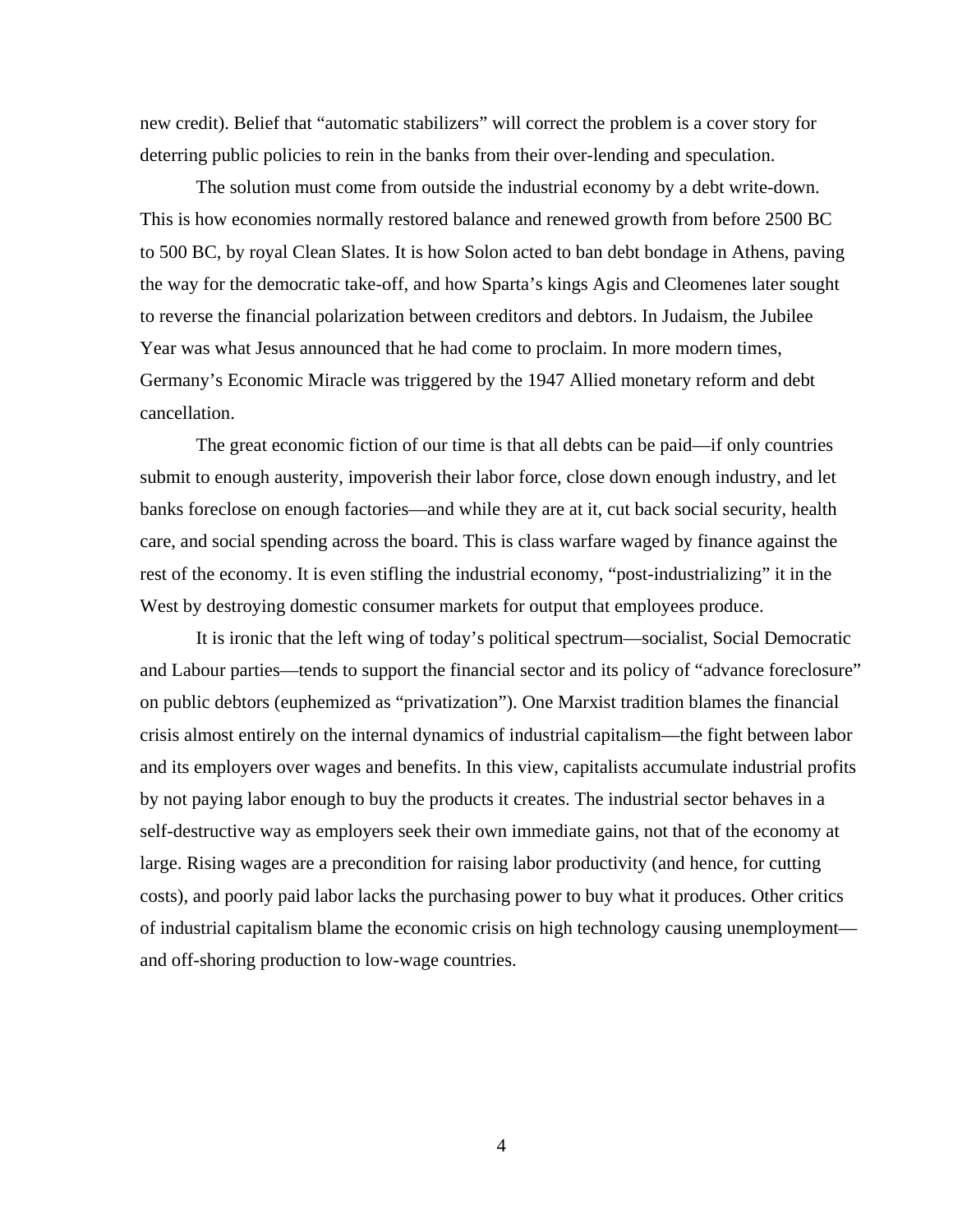## **FINANCE CAPITALISM VS. INDUSTRIAL CAPITALISM AND THEIR RESPECTIVE MODES OF EXPLOITATION**

These are indeed eternal problems between employers and employees. But today's labor is exploited increasingly in a financial way. Corporate raiders empty out their pension funds (or at least, downsize pension payouts by threatening bankruptcy) and seize Employee Stock-Ownership Plans (ESOPs), while bankers charge labor directly by personal loans, mortgage loans, and student loans. The FIRE sector has shifted the tax burden off itself onto consumers and financialized saving in advance for Social Security to produce a fiscal surplus that is used to cut taxes on the wealthy. The corporate sector and the economy at large have been "financialized," their surplus consumed in the form of debt service rather than invested in new capital formation to employ labor and produce more to raise living standards.

What is important to realize is that most debt in today's economies is taken on to buy real estate (housing and office buildings) and financial securities. Within the industrial sector, most corporate debt taken on for leveraged buyouts, or for "poison pills" as companies defend themselves against such financial aggression. To focus on the dynamics of industrial capitalism rather than those of finance capitalism leaves out of account the fact that banks make loans and create debt (and deposits) on their computer keyboards. An autonomous financial dynamic is at work, not merely savings by the industrial sector to be mediated by bankers.

 Marx described the industrialists' hatred of landlords and the wish from Ricardo through Henry George to create an industrial circular flow by minimizing land rent. The buildup of property claims and savings (owed by the economy's renters and debtors) in the hands of *rentiers* is the result of industrial capitalism's *failure* to complete its political destiny: freeing economies from postfeudal *rentiers*. Today's financial power to set tax policy, make and enforce the law, and disable public regulation reflects the weakness of industrial capitalism in the face of the vested interests that have fought back against the Progressive reform movement since the 1870s.

 Industrial capitalism's familiar class conflict between employers and wage labor is now being overwhelmed by financial dynamics. It is appropriate to speak of debt pollution of the economic environment, turning the economic surplus into debt service for leveraged buyouts, real estate rents into mortgage interest, personal income into debt service and late fees, corporate cash flow into payments to hedge funds and corporate raiders, and the tax surplus into financial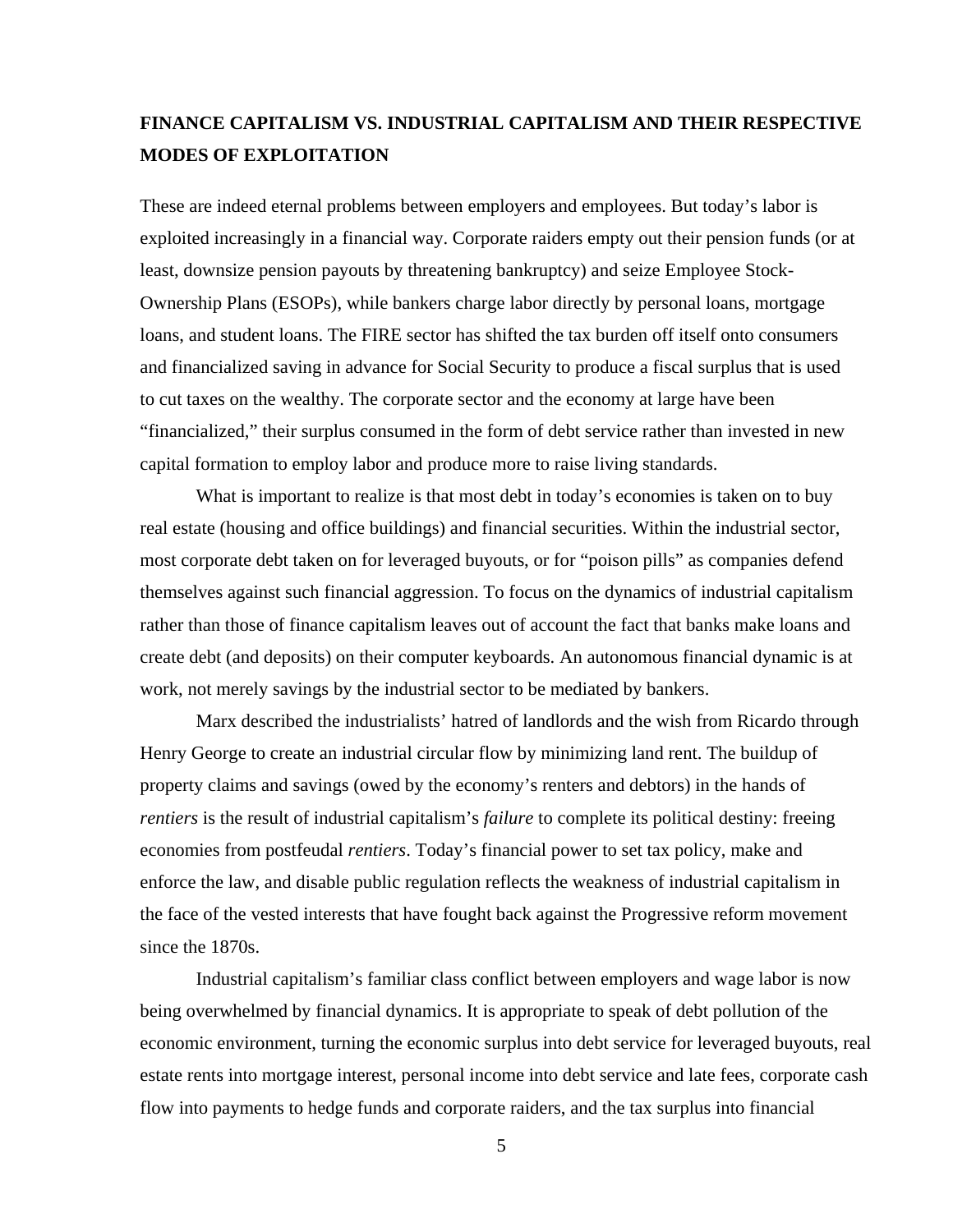bailouts as banks themselves succumb to the economy's plunge into over-indebtedness and negative equity.

 The buildup of *rentier* wealth derives less from manufacturing than from real estate and monopolies, and most of all from finance. These *rentier* drives by the Finance, Insurance and Real Estate (FIRE) sectors are largely responsible for post-industrializing the economy. But that does not mean that matters can be reversed by "manufacturing more once again." The industrial past cannot be recovered without winding down the debt overhead, topped by debt-leveraged prices for housing and commercial real estate, health care, education and pensions. Yet instead of confronting the financial problem, US and European leaders blame China. They attribute its success entirely to manufacturing, not to the mixed public/private economy that has avoided privatization along financialized lines.

 Misinterpretation of the West's financial problem and its corollary untaxing of finance, insurance and real estate—and of China's success in avoiding this takeover—reflects the success of *rentiers* in rejecting classical political economy's doctrine of value and price, and its corollary distinction between earned and unearned income, and productive and unproductive labor. These concepts are no longer taught. Censorial neoliberal ideology has succeeded in expunging the history of economic thought from the curriculum and popular discussion.

 This self-promotion by *rentiers* has gouged out a blind spot that is crippling economic policy today. Forecasting by correlation analysis and regression equations and kindred statistical model building assumes the status quo as far as the "environment" of institutional and tax structures is concerned. As "wealth creation" becomes an increasingly fictitious Enronstyle "mark-to-model" accounting, academic economics likewise becomes more an exercise in science fiction depicting a kind of parallel universe. There is method behind its madness. The streamlining of economic theory along the lines of junk statistics has turned the discipline into bland public relations for the financial sector.

 Classical economics was the political program of industrial capitalism seeking to free society from the *rentier* interests. Resisting the classical distinctions between productive and unproductive investment, credit and employment, the postclassical economists endorsed by the *rentiers* (receiving their charitable largesse as well as the "badge of true science") insist that all income and wealth is earned productively. Everyone earns whatever he or she makes, so there is no unearned wealth. There are no "idle rich."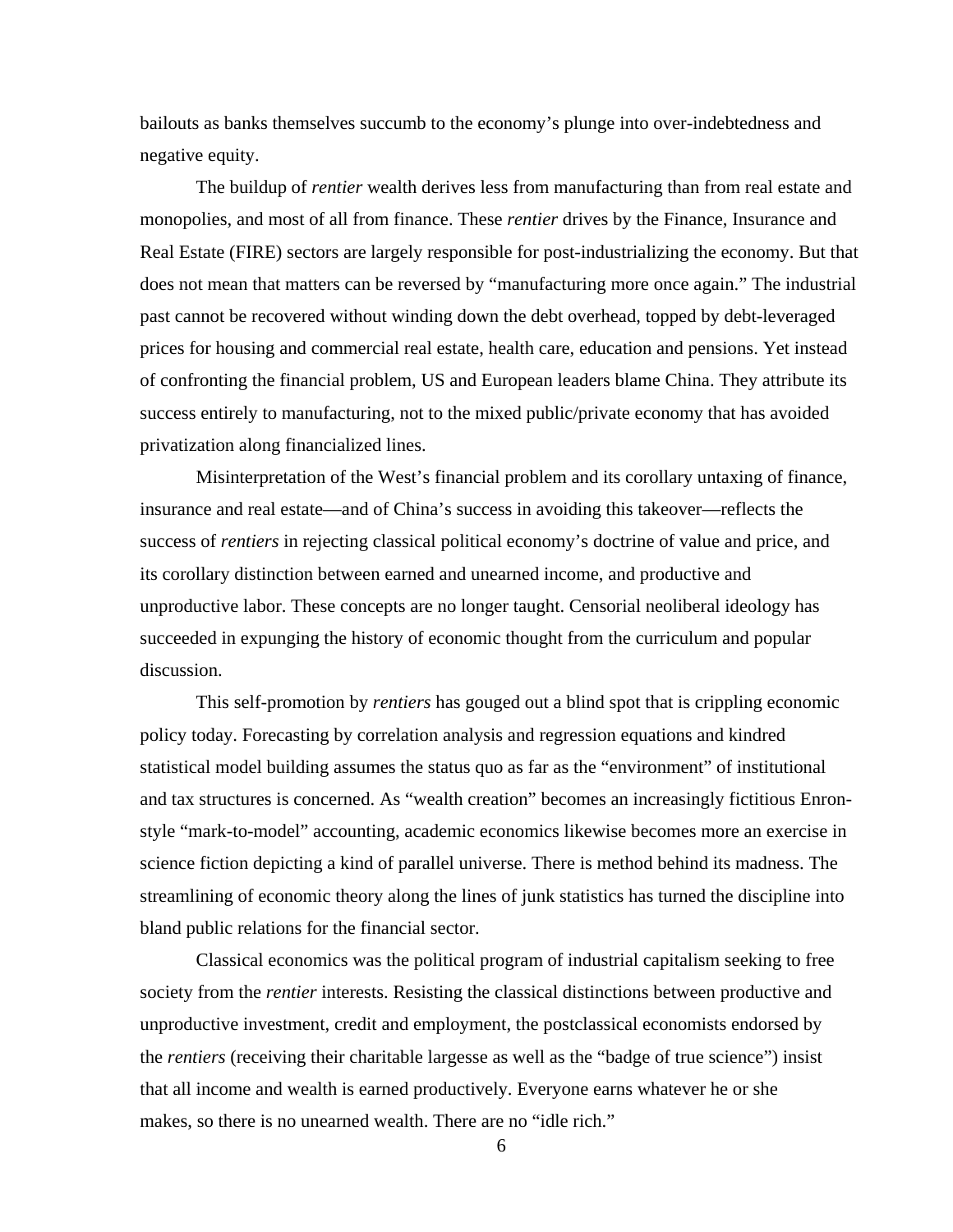This is the political service performed by the postclassical Austrian and "neoclassical" counter-revolution: denial that *rentiers* play an unnecessary role. The implication is that Balzac was simply writing fiction when he quipped (following Proudhon's "Property is theft") that the great family fortunes are grounded in long-forgotten and suppressed thefts of the public domain and by financial and political insider dealing. One indeed finds more description of how great fortunes are made from novelists than from economists. When it comes to wealth and the power elite, today's economic models barely scratch the surface.

 Today's austerity is being imposed to squeeze out more debt service. This requires either the suspension of democratic government in debt-strapped countries, as in Greece (where Angela Merkel dissuaded the Prime Minister Papandreou from submitting the European Central Bank's austerity plan to a voter referendum), or political distractions to convince voters to elect neoliberal parties on a platform of ethnic nationalism or other noneconomic issues, as in Latvia and its Baltic neighbors. As economic growth gives way to shrinkage (except for public and private debt overhead and the concentration of property ownership), what seemed to be the long-term trend of parliamentary reform over the past two centuries is being reversed.

 Turning economic theory into a logic justifying *rentier* wealth distracts attention from the widening rake-off of economic rent and financial extraction. The assumptions made by neoliberal orthodoxy deny in principle that what is happening can really be occurring at all! The hope is that people look at the map, not at the territory. It is a false map, turning academic economics into science fiction about a happy parallel universe where everyone is fairly rewarded and the world becomes more equal and prosperous. In the real world, "balance sheet wealth" has become financialized. This means debt-leveraged—and increasingly post-industrialized. Under industrial capitalism, profits were made by investing in plant and equipment to employ labor to sell goods (and a widening array of services) at a markup. Most profits were to be reinvested in this way, including research and development. And today, retained earnings continue to be the main source of tangible capital investment—not bank lending, the stock market, or other external financing.

 Two surgeons, Dr. William Petty in Ireland and Dr. Francois Quesnay in France, used the analogy of the circular flow of blood in the human body for how national income is circulated between producers and consumers, employers and employees (known popularly as Say's Law), and between the government and the private sector.

 The Great Depression saw this circular flow interrupted. The siphoning off had been occurring ever since feudal times by *rentiers* extracting access charges for basic needs. Keynes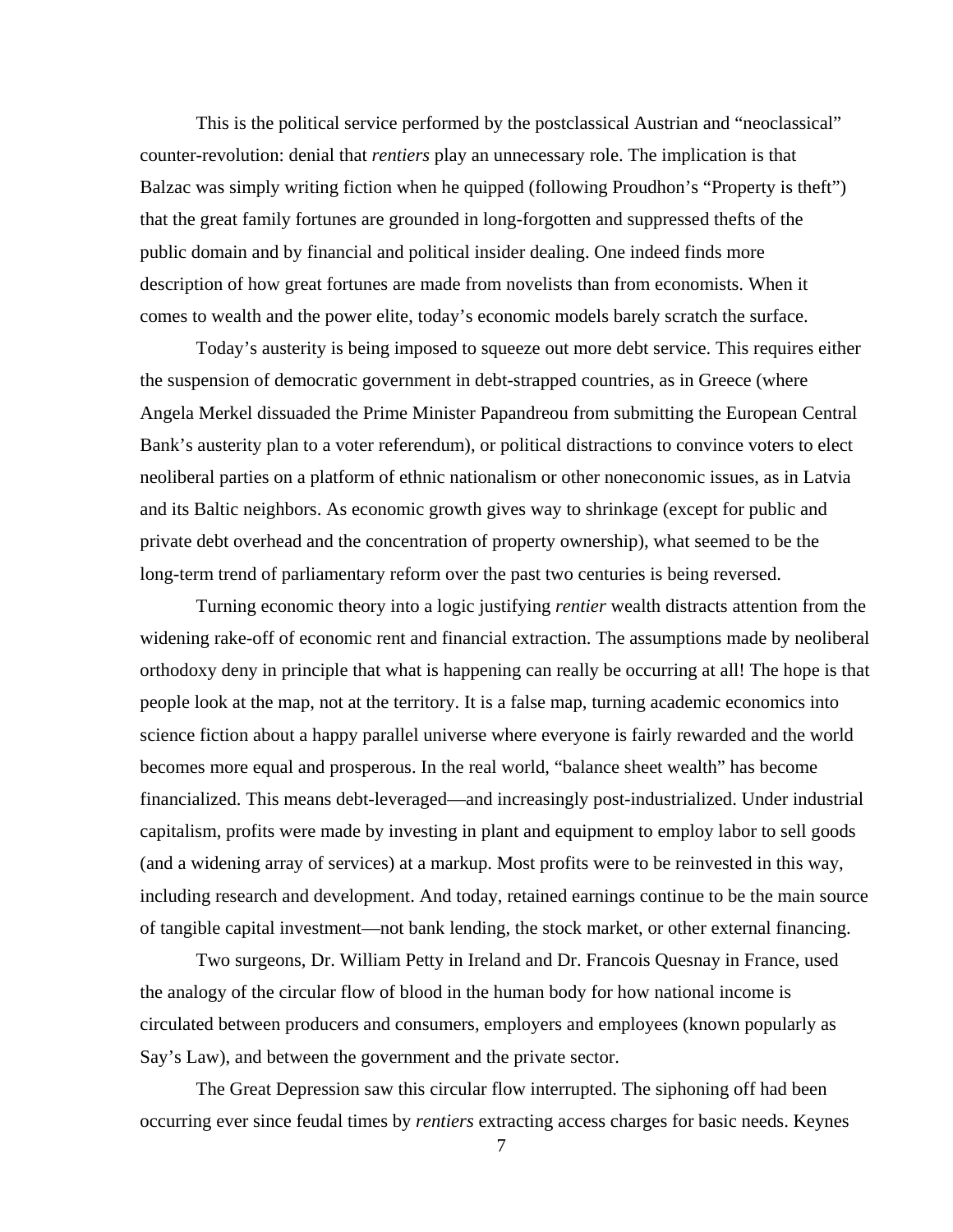blamed the depression on saving and hoarding out of the circular flow. But the problem today is the diversion of consumer income (wages), corporate cash flow, and public tax revenues to pay interest and amortization. This leaves less available for spending on goods and services.

 The banks and other financial institutions and creditors receiving this debt service do not use it to finance tangible investment. They lend out their revenue to become additional debt claims on the bottom 99 percent of families, and on corporate industry and governments.

 To minimize this diversion of revenue, industrial capitalism had to confront the vested interests entrenched from feudal Europe's epoch of military conquest: a landed aristocracy and banking families. Paying rent and interest for access to land and credit diverted the circulation of income between production and consumption. Malthus argued that landlords spent their rent on coachmen, tailors, and servants. But most classical economists deemed such spending unproductive because it did not employ wage labor to produce goods to sell at a profit.

 As real estate has become democratized, buyers can obtain housing and commercial property by borrowing mortgage credit. The winning buyer is whoever outbids others to pledge the most rent to the bank as interest in exchange for a loan. The purchase price usually ends up with the entire rent being pledged—and sometimes the anticipated capital gain as well. *This makes banks the recipients of the groundrent that was paid to landlords prior to the 20th century*.

 Banks also pressed governments to create commercial privileges and other monopolies. They traded in government bonds for the infrastructure and trading rights being sold off. To the extent that these public enterprises were bought largely on credit, their extraction of monopoly rent, like land rent, ends up being paid out as interest as these rights are traded and sold.

 The symbiosis between banking and government was the agreement that government bonds would be the foundation of most bank reserves. Most of this public debt originated as war debt, because wars traditionally are the major cause of budget deficits. Adam Smith urged nations to finance wars on a pay-as-you-go basis so that populations would feel the immediate expense and make an informed choice for peace instead of burdening economies with war debts owed to financiers. The way to bring prices in line with the technologically necessary costs of production and hence to win export markets—was thus to replace war with peace. Minimizing or taxing away land rent, monopoly rent and financial charges became the dream of classical economics as a political reform program.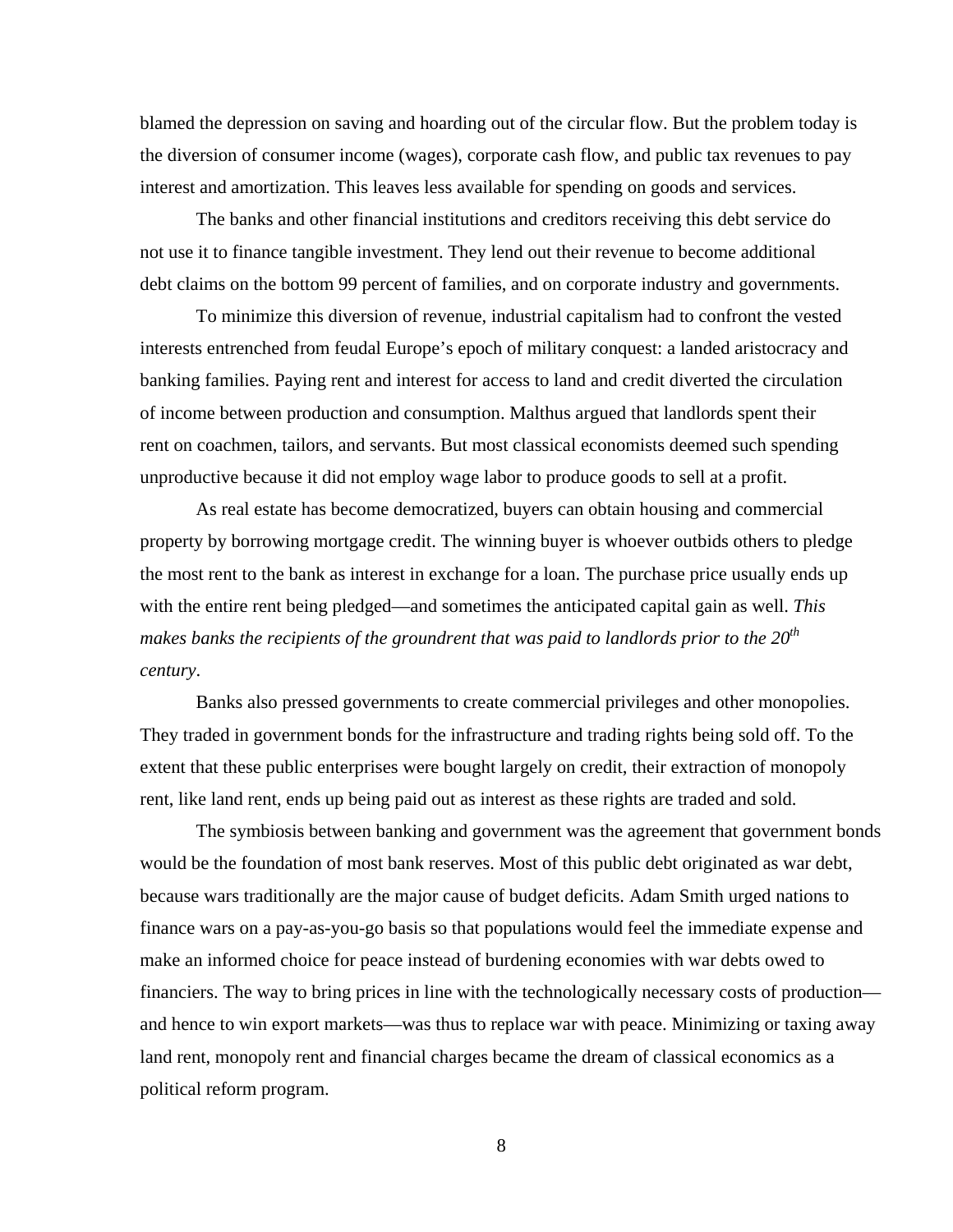#### **PENSION FUND FINANCE CAPITALISM**

Finance capitalism took a great leap forward in the 1950s with the innovation of pension fund capitalism, which Peter Drucker went so far as to applaud as "pension fund socialism." The idea was to set aside part of the wage bill for professional money managers on Wall Street to invest in the stock and bond markets. General Motors and other companies described this as giving labor a stake in industrial capitalism, by turning them capitalist in miniature.

 Equities are indeed ownership shares. But they do not give labor much voice in management, even for workplace conditions or other employment practices. The situation is similar to that which prompted minority New York Yankees baseball investor John McMullen to complain: "There is nothing in life quite so limited as being a limited partner of [managing partner] George Steinbrenner." If managers lay off workers or use cash flow for stock buybacks or higher dividend payouts rather than for new direct investment and hiring, labor is supposed to see itself benefiting as a financial investor.

 Pensions could have been organized in a variety of ways. Public pensions could have been paid out of the general budget's progressive income taxation, as in Germany's pay-asyou-go system. At the other end of the spectrum, Employee Stock Ownership Plans (ESOPs) gave workers stock in their employers. These plans ran the danger of being wiped out in bankruptcy or mergers. This ploy was refined most notoriously in Chile after 1973 under General Pinochet. Recently at the Chicago Tribune, real estate magnate Sam Zell used the company's ESOP to pay off his creditors, leaving a bankrupt shell and an impending set of lawsuits.

 None of the above plans gave workers managerial positions on the corporate boards, as in Germany. Instead of being spent on the consumer goods that labor was producing, payments to pension funds were spent on stocks and bonds. What Pinochet (to be echoed by his admirer Margaret Thatcher in Britain) would call "labor capitalism" was more accurately "labor finance capitalism." Pension contributions were invested in financial markets, pushing up asset prices. The valuation of wealth rose—real estate, stocks and bonds—relative to labor's wages and salaries.

 This proved a boon for managers and venture capitalists exercising their stock options. These insiders sold, and pension funds bought. The rising inflow of funding inspired dreams that pensions could be paid out of capital gains rising exponentially. By the time the dot.com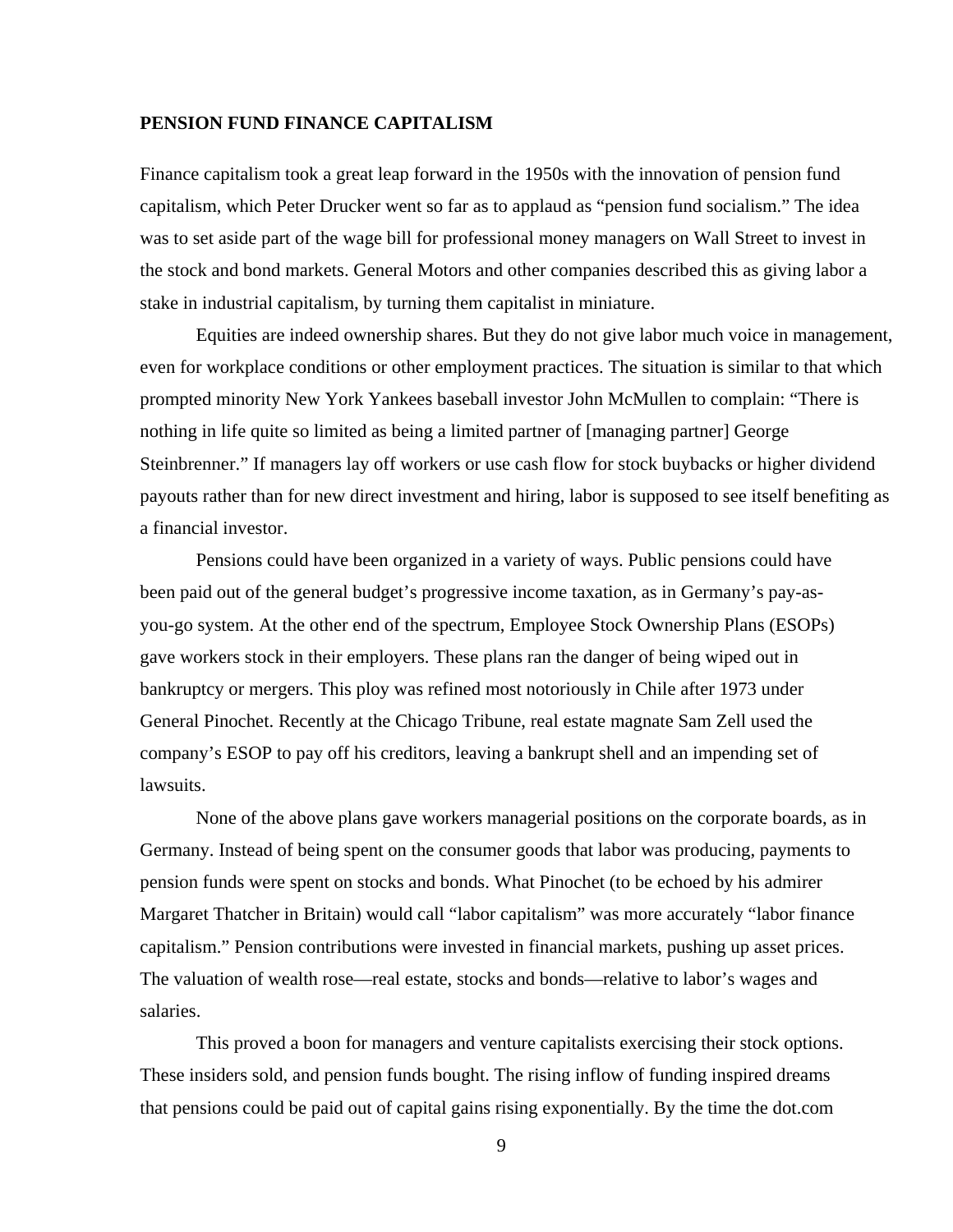bubble got underway in the 1990s, a rate of 8 percent compounded annually was almost universally projected. Any given amount would double every nine years and quadruple in eighteen to pay much larger future pensions. Soon, the only way to keep pension plans solvent at given "defined contribution" rates was for their investments to keep on expanding at this unsustainably high rate.

 The only way to achieve this return even for a short while was for the Federal Reserve to flood the economy with credit—that is, with debt. So pension fund finance capitalism became dependent on the bubble economy orchestrated by Federal Reserve Chairman Alan Greenspan and continued by his successor, Ben Bernanke, to lower interest rates steadily down through 2012, capitalizing corporate profits and real estate rents into bank loans at rising multiples.

 According to the rosy textbook pictures, the stock market is supposed to raise funding for industry. But stock ownership itself was being decoupled from management, just as the financial sector was becoming independent of tangible capital formation. As pension funds became part of the financial sector, they played a major role in the leveraged buyouts that loaded down companies with junk-bond debt. Confronted by Michael Milken at Drexel Burnham cheerleading from the 1980s onward, healthy companies were obliged to defend themselves by taking "poison pills," going so deeply into debt so that raiders could not take on any more to buy them. Some companies used their cash flow and even borrowed to buy up their stock so as to raise its price by enough to leave less revenue available for prospective raiders to pay their bankers and bondholders.

# **FIAT MONEY BASED ON AMERICA'S MILITARIZED BALANCE-OF-PAYMENTS DEFICIT**

To understand what made the bubble economy's credit wave possible, it is necessary to understand how the international financial system was transformed in 1971 when overseas military spending forced the US dollar off gold. The metal was a pure asset, earned by running balance-of payments surpluses—and sold off by running trade and payments deficits. President Nixon's suspension of gold sales through the London Gold Pool left the world's central banks without a means of settling their balance-of-payments deficits (James Steuart called gold "the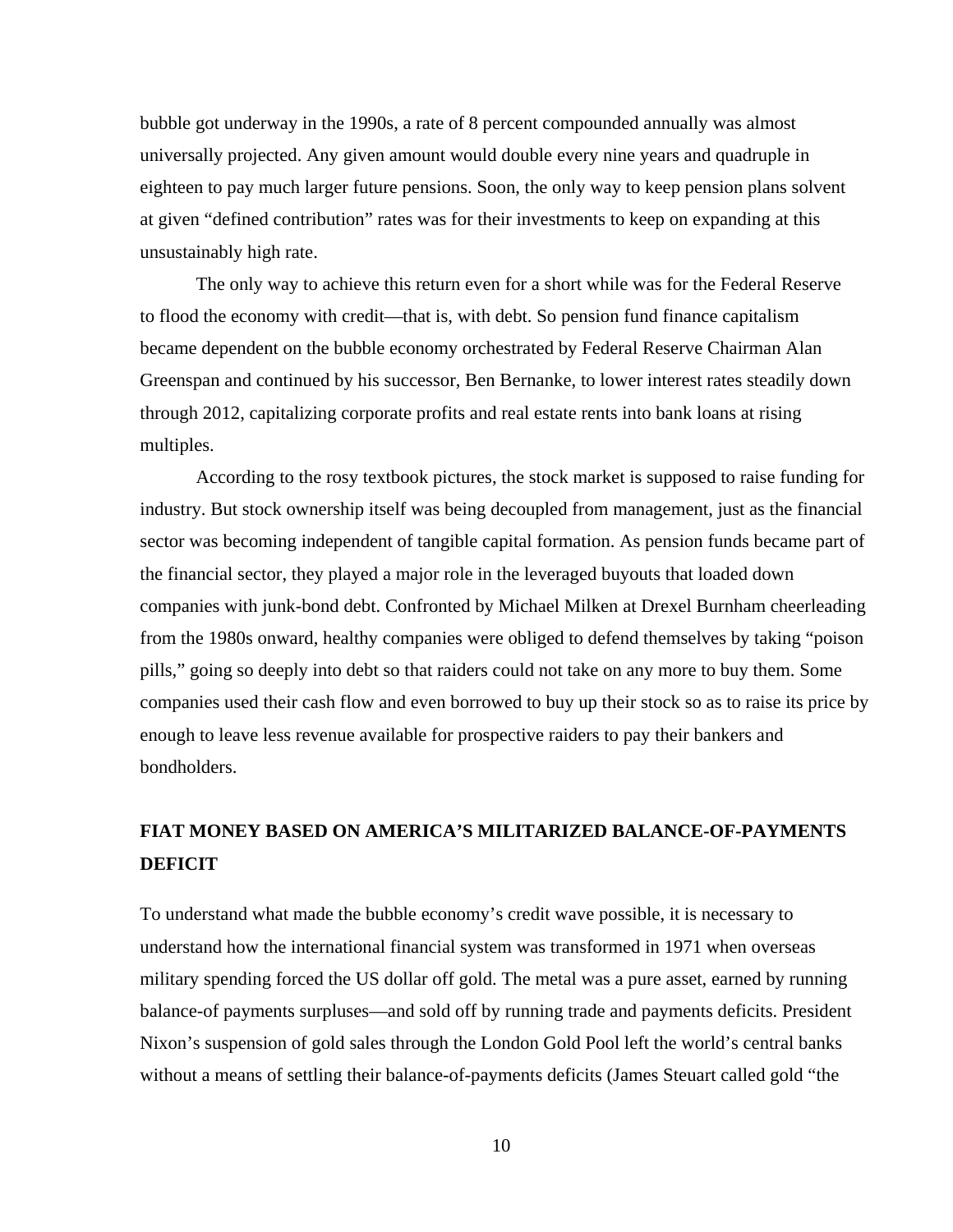money of the world" in 1767), except to use what had become a proxy for gold: US Treasury bonds.

 These government IOUs were supplied by the US economy running a balance-ofpayments deficit. Ever since the Korean War broke out in 1950, this deficit stemmed entirely from military spending. US trade and private-sector investment were in balance, and what was called "foreign aid" actually generated a payments inflow (being tied to the purchase of US exports). So the dollars that ended up as global central bank reserves were the embodiment of America's military spending. (I describe its dynamics in my 1972 book, *Super Imperialism*.)

 Removal of gold as an international constraint meant that the larger the US payments deficit grows, the more dollars end up in the hands of foreign central banks—which have had little alternative but to recycle them to the US economy by buying Treasury bonds. *The balanceof-payments deficit thus has become the means of financing the government's domestic budget deficit*.

 The link between the dollarized global monetary system and military force became explicit after the Organization of the Petroleum Exporting Countries (OPEC) quadrupled its oil prices in 1973-74 in response to the US quadrupling of grain prices. Treasury officials met with Saudi Arabian and other OPEC officials and explained that they could charge as much as they wished for oil (which provided a price umbrella for US oil companies to make windfall "resource rent" profits), as long as they agreed to hold their reserves in US Treasury bonds or otherwise recycle their export earnings into the US economy—by buying stocks, real estate and other property claims, but not ownership of strategic industries.

 US economic strategists soon came to realize that American investors could buy up foreign assets without limit, while consumers also imported more. Running up foreign debt created a proportional inflow of funds to buy Treasury bonds. This reversed the traditional impact of trade and payments deficits on interest rates. Under the gold standard, countries running deficits had to raise interest rates to borrow enough to stabilize their currencies' exchange rates. But for the US economy, the larger the payments deficit, the more foreign capital was recycled *into* US financial markets. Banks were able to create their own credit electronically without international constraint.

 For the past thousand years the major factor in balance-of-payments deficits has been military. This often has led to a loss of economic sovereignty. But under the Treasury-bill standard the US economy achieved a free lunch. Under the new monetary imperialism, foreign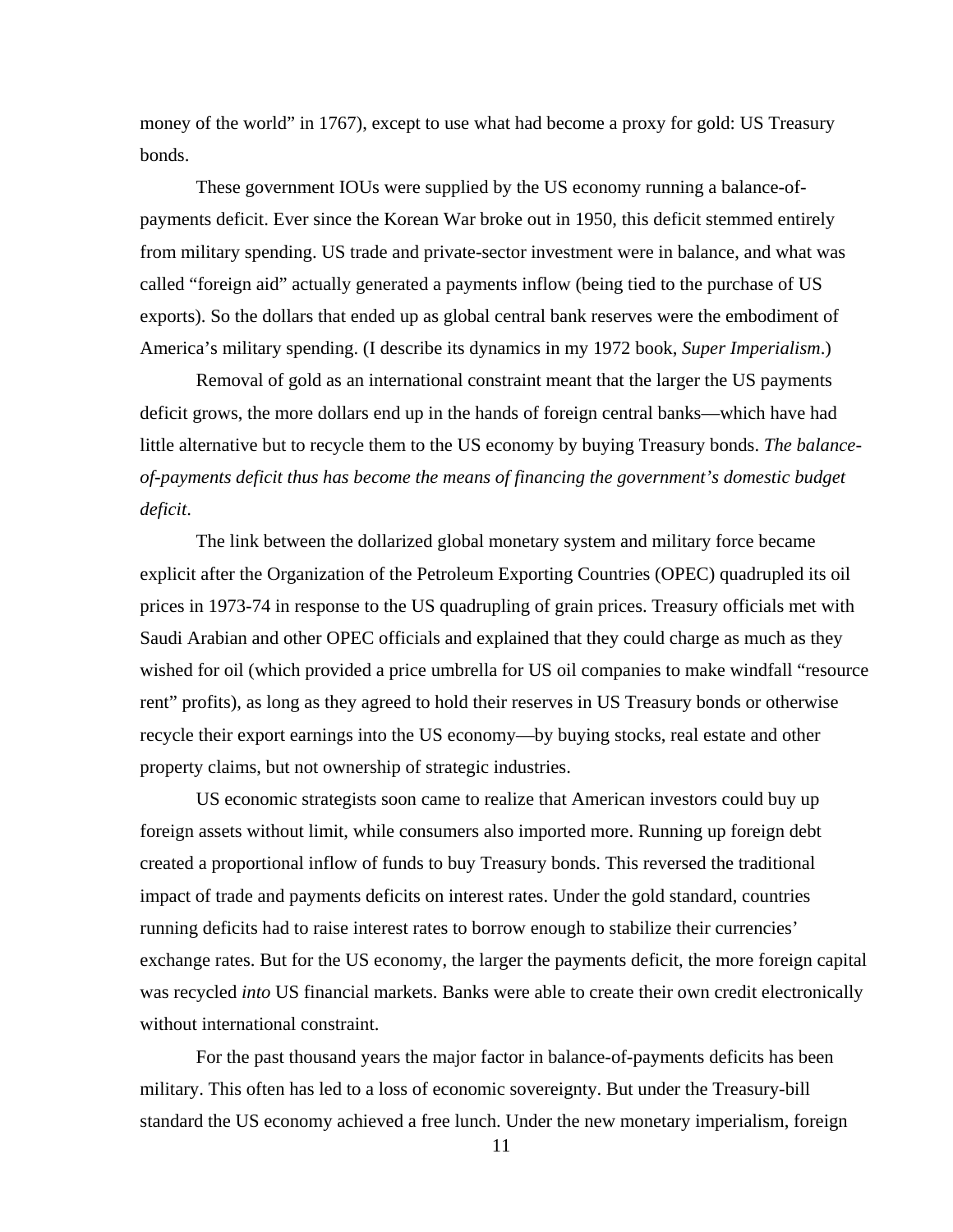central banks absorbed the cost of US military spending—and in due course the US privatesector takeover of their economies.

 Monetarily, the US payments deficit had become inflationary, not deflationary as was the rule for all countries in times past. However, the inflation was contained entirely within the US financial and real estate markets. Labor and consumers were not the beneficiaries.

#### **THE BUBBLE ECONOMY**

By 2002, a full-blown financial and real estate bubble was underway. For the first time in history, people imagined that the way to get rich was by running into debt, not by staying out of it. As the Federal Reserve pushed interest rates down, prices for real estate, bonds and stocks rose—being worth whatever a bank would lend.

 The problem for pension funds was that the falling interest rates that fueled the bubble's rising "capitalization rates" of income into bank loans meant lower current returns. This made it more expensive to buy a retirement income. By 2011, California's giant pension plan, CalPERS, was making only a 1.1 percent return. Yet as noted above, nearly all pension funds since the 1980s have made their projected ability to pay retirees on the assumption that they can make at least an 8 percent rate of total returns (interest plus dividends) year after year. By the time interest rates hit their bottom (1 percent), there was no more source of capital gains from higher bank liquidity lowering them further.

 Pension funds tried to catch up by speculating in financial derivatives that had no counterpart in tangible investment or employment. To make matters worse, financial fraud was effectively decriminalized as the Justice Department, Securities and Exchange Commission, and other regulatory agencies refused to prosecute. Fraud became part of the "free market." Regulatory agencies were understaffed, and administrators were chosen who were committed to not enforcing the rules. Many appointees reaped their rewards for inaction by what the Japanese called "descent from heaven." They received enormously well paying jobs when they left these agencies to join the sectors they had been charged with regulating. Politicians made eloquent calls for new laws—while refraining from using those already on the books that had long been used.

 Banks and pension funds lent mainly to other financial institutions, not to finance new capital formation or employment. *The new era of asset-price inflation had changed the*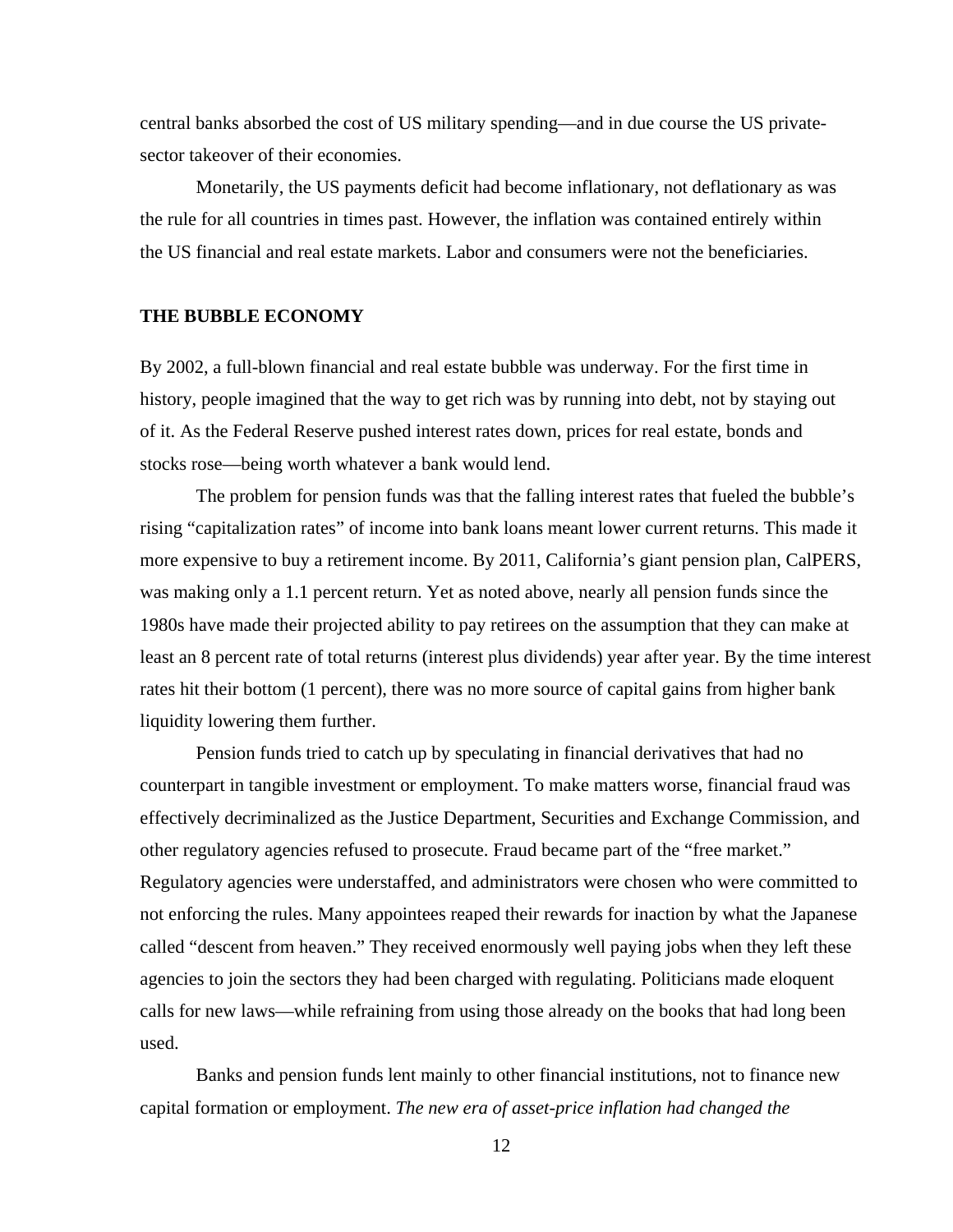*economic aim—in fact, the foundation of economic solvency—to making capital gains by debt leveraging*. By 2008, the bubble dynamic burned out in what Hyman Minsky called the Ponzi stage of the financial cycle. Investors and speculators paid their backers by borrowing the interest—and even borrowing the hoped-for price gains for real estate, stocks, and bonds. Companies bid up prices for their own stock by using cash flow and even by borrowing—while increasing earnings by outsourcing production and downsizing employment.

 Tax policy also favored making capital gains rather than earning wages, salaries, or profits. And the Federal Reserve was able to inflate asset prices by flooding the economy with enough credit to lower interest rates, enabling banks to capitalize a rental or corporate income at a higher multiple in lending to new buyers. What President George W. Bush euphemized as "the ownership society" was becoming an increasingly debt-leveraged economy. Raising home ownership rates for racial and ethnic minorities (and for low-income families in general) were achieved by loading them down heavily with debt at exploding "adjustable" mortgage rates.

 Alan Greenspan urged homeowners who chose to stay in their property to "cash out" on their home equity by borrowing and spending the loan proceeds as if it were income. As wages and salaries had stagnated since the late 1970s while medical costs and other prices rose, such borrowing more against one's home became the only way of maintaining living standards for many families. The Protestant Ethic of living off interest, not eating into capital or going into debt, was becoming obsolete. Debt leveraging was applauded as the way to get rich.

 But this created a policy quandary once the process had run its course by lowering interest rates and easing credit terms. If governments let interest rates rise again, this would cause losses in the capitalized value of real estate rents, corporate earnings, stocks, and bonds. So central banks were locked into low interest rates, such as the Federal Reserve's Quantitative Easing policy in 2010 and 2011.

 This turned the dream of pension fund capitalism into a nightmare of insolvency. Financializing pensions by steering revenue into the financial markets to build up claims *on* the economy had an opposite effect from direct investment to earn revenue on a current basis. Pension funding helped bid up prices for financial assets while interest rates were falling. But when the bubble had run its course the economy was left loaded down with debt. Its carrying charges blocked recovery by diverting spending away from markets for goods and services.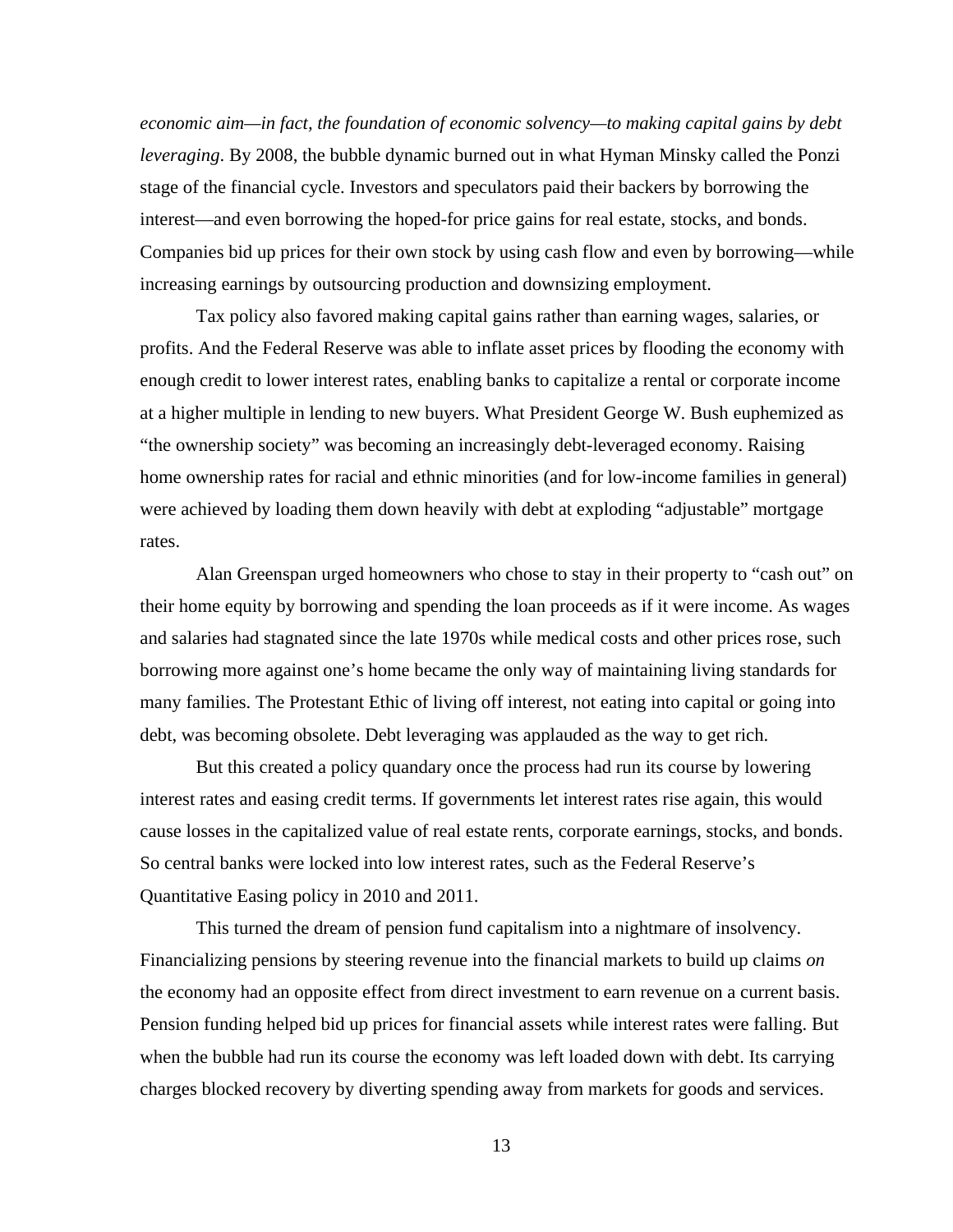#### **DEBT DEFLATION IN THE POST-BUBBLE ECONOMY**

Paying down debts raises the reported rate of saving, because the negation of a negation (lower debt) is counted as a positive (saving). This is the form that saving is taking in the US economy today: reducing credit card balances and paying down mortgages, student loan balances, and other obligations. This is not a buildup of funds available for spending. Most people have less to spend as they pay debt service. And they are less able to borrow as banks are pulling back their credit lines, seeing the economy become more risky and hence less creditworthy.

 Economies shrink when debt service diverts spending away from consumption and investment. And as economies shrink, financial risks rise. Companies cannot borrow by issuing their own commercial paper IOUs, because the wave of deregulation has destroyed the trust needed for financial markets to work. And banks are not relending their inflow of loan paybacks to the "real" economy, but entirely to other financial institutions; or, they are rebuilding their reserves of government securities, or speculating on arbitrage gambles.

 Credit has dried up even more drastically in Europe. An obsession with government budget deficits prevents them from supplying the economy with spending power. Decades of bank propaganda have implanted a false memory in Germany's population. The Weimar hyperinflation in the early 1920s is blamed on the Reichsbank financing a domestic budget deficit. What actually happened is that the central bank tried to meet Germany's unpayably high reparations by printing reichsmarks and desperately selling them on the foreign exchange market to raise the hard currency being demanded by the Allies. The problem was not domestic money creation to finance German spending, but war debts denominated in foreign currency.

 Bankers have crafted a narrative that has drowned out memory of what actually happened in history—and also misrepresented how central banks are supposed to work in practice. In a bold attempt to deter today's governments from having their own central banks monetize their deficits, bank lobbyists and their pet academics parrot the absurd falsehood *ad nauseum* that central bank financing of budget deficits is inherently inflationary—indeed, hyperinflationary, likely to bring on economic collapse. The only "stable" policy, bankers insist, is for governments to borrow from them—as if they are "honest brokers" wisely lending only for economically viable productive purposes.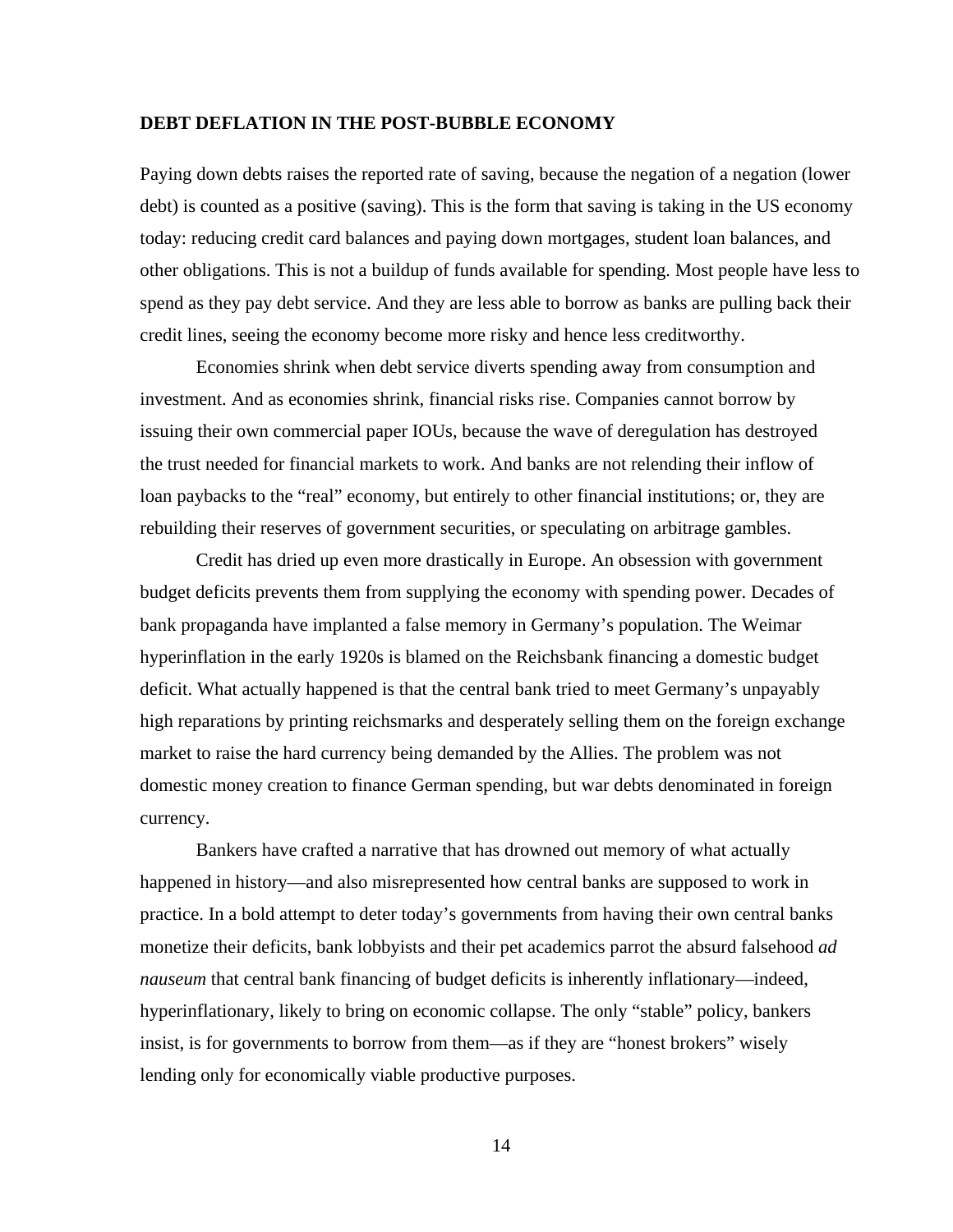Even a cursory look at recent US and British experience should dispel the idea that central bank money creation must inflate commodity prices. The Bank of England and the Federal Reserve do what central banks were founded to do: monetize public budget deficits. This is what is needed to save economies from plunging into depression today—although, in fact, the deficits have stemmed from bailing out the banks and financial sector. Since 2006, the Federal Reserve has overseen the largest new money creation in history. Yet consumer prices and wages barely rose. Likewise in Britain, the pound has held steady, as has the dollar.

 What *has* occurred is a debt-leveraged real estate bubble collapsing into negative equity. Yet Europe remains committed to austerity, pushing its economies deeper into depression. Latvia and Greece limp along as object lessons to show how financial and fiscal austerity leads to plunging employment, bankruptcies, collapsing property prices, and foreclosures. Labor is unable to find work and emigrates. So debts end in default and national budget deficits worsen.

 Even as economies are being driven into debt deflation and depression, the "Troika" of EU leadership, the European Central Bank (ECB) and International Monetary Fund (IMF) are calling for balanced budgets instead of public spending to revive employment. Neoliberal ideology holds such spending responsible for the inability to pay creditors. It demands that governments pay by raising taxes on the nonfinancial sector—for bad private-sector debts as well as public debts.

 Ignoring the problems caused by private-sector debt and bad bank lending frees the banks from blame, as if their lending were not the main cause of raising prices for houses and other assets. It adds injury to insult by demanding a "solution" that gives the banks a windfall. Neoliberals seek to use the financial crisis as an opportunity to push a grab bag of benefits. For starters, they urge that progressive taxation be abandoned in favor of a flat tax, excluding capital gains and other *rentier* income. The policy is to be capped by selling off public assets to bank customers. So banks are to be given even more subsidies to keep them afloat under their own baddebt burden that has wiped out their reserves. These solutions would impose fiscal deflation on top of debt deflation.

 Misrepresenting the debt problem as a demographic one, financial lobbyists point out that people are living longer. They then claim that governments cannot balance their budgets without slashing Social Security, just as the private sector has been downscaling defined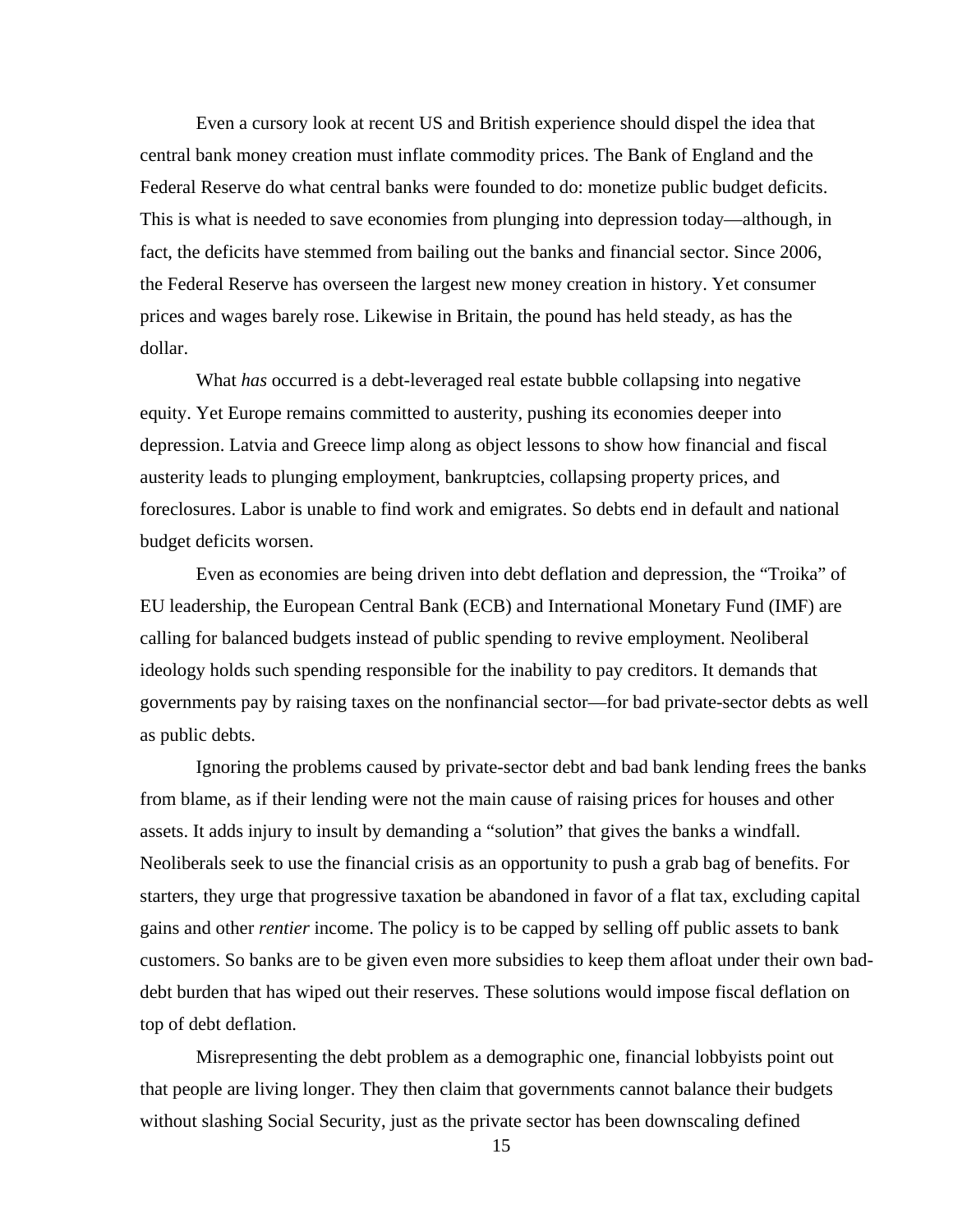benefit pension plans into amorphous "defined contribution" plans. (Wages are withheld in the hope that Wall Street money managers will make capital gains.) In this reading, the "solution" to the economy's debt overhang is not to write down debts, nor to restore progressive taxation and pay Social Security, health care, and other public spending out of the general budget. The social safety net is to be scaled back so as to reduce taxes and become more "competitive."

### **THE BAILOUT ECONOMY**

In the single case where government budget deficits are urged to increase—indeed, soar to veritable wartime levels—the purpose is not to revive economies, but to bail out banks for the losses suffered from lending out more than realistically can be repaid. Bad bank loans are to be shifted onto the public balance sheet. *If the central bank is blocked from monetizing the cost by buying government bonds and thereby putting money into the economy* (something that current EU policy and the German constitution forbids the ECB from doing), *then taxes will have to be raised or public spending cut back drastically* (as in Ireland since 2010).

 This anti-industrial, anti-labor policy rules out writing down debts to what can be paid under normal conditions—that is, paid without widespread forfeiture of property. Wealth is to be siphoned off to the top of the economic pyramid.

 Someone must lose, of course—and the motto is "Big fish eat little fish," mediated by the government in today's financialized travesty of a "free market." Most fortunes in history have come from the public domain, after all. The first aim is to take government funding and bailouts and run. The second is to deter prosecution by turning campaign contributions into the right to name (or at least veto) the leading public administrators. For example Sheila Bair, head of the Federal Deposit Insurance Corp. (FDIC), argued that Citibank could have been permitted to go under without disturbing its basic consumer-banking operations. Known for "stretching the legal envelope," the bank had sufficient assets to back its insured deposits. What would have been wiped out was the financial web of cross claims and gambles among large institutions. Instead, Treasury Secretaries Hank Paulson and Tim Geithner gave Citigroup \$45 billion.

 They also bailed out the insurance and casino capitalist conglomerate AIG. It could have preserved its "vanilla" retail and business insurance operations, merely defaulting on its insurance contracts its London office had written for junk mortgages that ratings agencies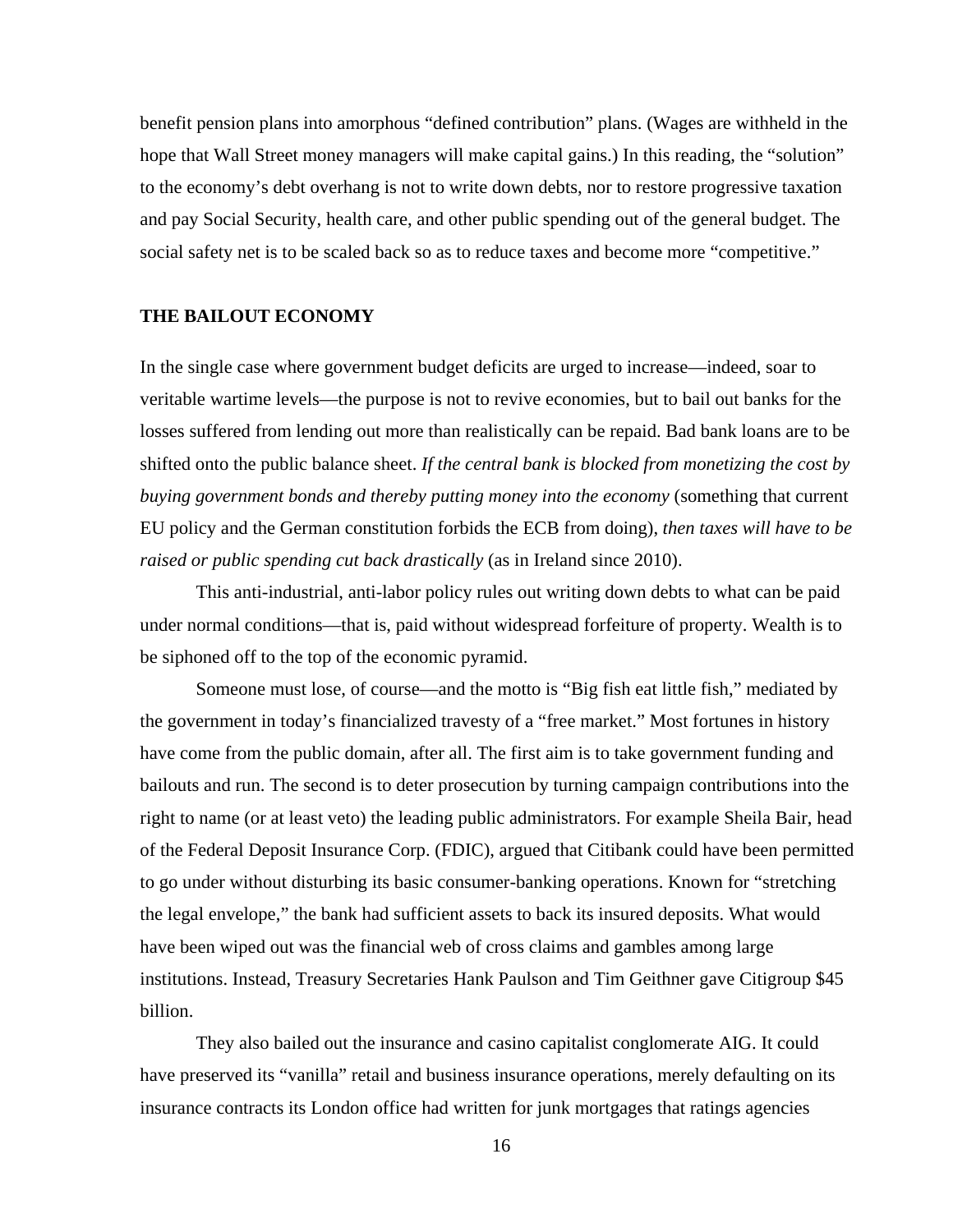marked AAA prime. The economy-wide tangle of collateralized debt obligations, cross default swaps and other "toxic waste" could have been wiped out, putting the "real" economy first. But the government paid AIG's counterparties \$182 billion in 2008, followed by more giveaways.

 A financial "free market" meant that ratings were up for sale, much as Enron-style accounting had corrupted Arthur Andersen. No large Wall Street institution received a single criminal charge or prosecution. Exorbitant financial bonuses and salaries hardly missed a beat while home foreclosures soared for the economy at large. The financial "fat" was saved even at the cost of destroying the industrial "bone." Interlocking conflicts of interest and nonenforcement of rules preserved the financial parasite at the cost of weakening the industrial host economy. Debts by honest home borrowers were left in place, but debts owed by defaulting financial insiders for bad gambles on which way prices, interest rates, and foreign currencies would move were paid to the winning bettors.

 A similar financial favoritism occurs by permitting financial managers to threaten corporate bankruptcy to wipe out pension plans and health obligations. Contractual obligations to employees have been shifted (and downsized) onto the underfunded Public Benefit Guarantee Corp. (PBGC). The "sanctity of contracts" has become one-way, annulling obligations owed to labor. This is said to be a free market, but reflects the financialized takeover of the public sector.

#### **THE AGE OF JUNK ECONOMICS**

Classical economists set out to free Europe from its postfeudal legacy of *rentier* claims, and to define the surplus being siphoned off to pay a hereditary landlord class and bankers. But the *rentiers* mounted a counter-reform effort. Recognizing that voter preferences and public policy are shaped by perceptions of how the world operates, *rentiers* sponsored an effort to turn economic thought into science fiction describing a parallel universe. Switching attention away from empirical reality to "a science based on assumptions" takes the form of defining the task of economic "science" as being to provide a logic demonstrating that economies automatically regulate themselves. Attempts to restore a balanced public/private economy with regulatory checks and balances are defined as adding to the cost of doing business, *ipso facto*. The resulting tunnel vision dulls the mind from sensing the danger posed by the financial takeover. Economic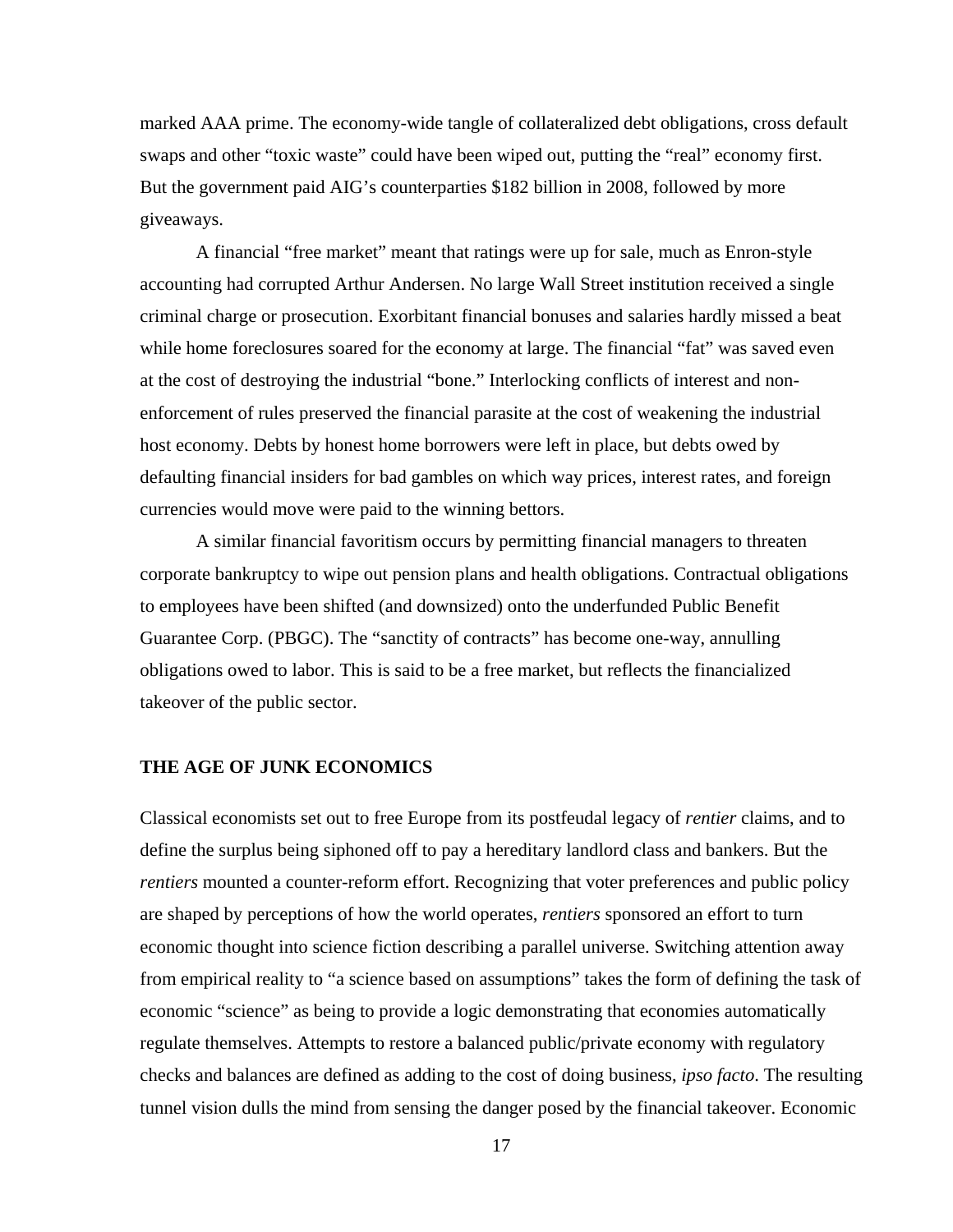theory is turned into an anti-labor, anti-government, and anti-regulatory exercise in public relations lobbying.

 This inverts the idea of what the word "scientific" means. Neoliberal ideology deems it scientific to restrict analysis, theory, and model building to how economies would work without any government policies. Such policies cannot be "universal" in the same sense as the laws of physics and chemistry. Tax laws, government spending programs, and other institutions differ for every country, giving much leeway for choice. Emphasizing abstract universals excludes at the outset what should be the object of political economy: national policy and changes in the institutional and fiscal framework.

 The resulting orthodoxy describes how a hypothetical economy would work if it had no real central bank, if it privatized basic infrastructure and offered its services at cost (including normal profits) despite deregulation of price controls and abolishing anti-monopoly regulations, and if it does away with consumer protection and anti-fraud statutes. Monopoly power is called "free competition" as long as stocks in monopolies can be bought and sold by anyone, domestic and foreign alike. More specifically, the kind of "scientific" mathematics being employed limits its variables to wage levels, government deficits, and consumer prices, so as to endorse a race to the bottom—and indeed, to imply that "there is no alternative" (TINA). In practical terms, this mathematical "garbage in, garbage out" (GIGO) exercise means no hope for change in the status quo, no hope for countries falling into debt except to accept their dependency on their creditors.

 In contrast to the natural sciences that start with empirical reality, neoliberal economics starts with fiction and reasons deductively from a set of carefully selected assumptions designed to prove that public investment and other spending is wasteful, regulation and forward planning are burdensome and ineffectual. The inevitable conclusion, reached purely deductively, is that bankers should be left to decide how to allocate the economy's resources.

 This logic begins by choosing assumptions that will lead to the conclusion being sponsored, and working backward. The cooked conclusion is that economies get rich by cutting social spending (defined as an "interference with the free market"), dismantling government regulations (except for the central bank, which is to be controlled "independently" by the financial sector and given veto power over all other public agencies), and charging user fees for education, health care, and other public services. Wages are to be lowered in order to increase competitive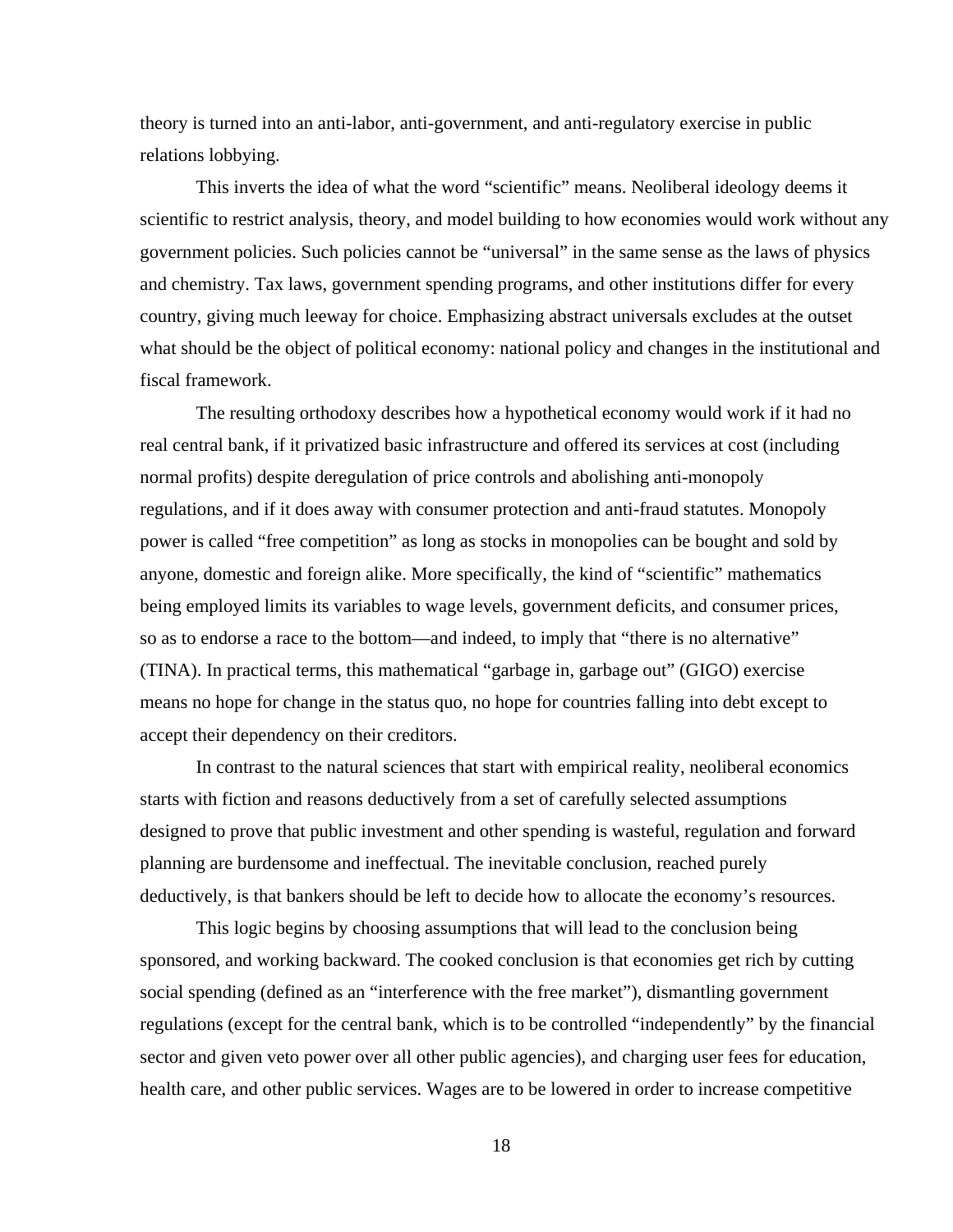export power to earn the money to pay creditors, on the assumption that this will not reduce labor productivity.

 Banks are to act as the economy's planners, as if this is not more centralized than planning by elected officials. Public office itself is to be made part of the "free market" by permitting campaign contributions by Wall Street and other business lobbyists without limit to buy TV and media time, and endow public relations "think tanks" to shape voter opinion, along with business schools to craft a body of airy mathematics purporting to demonstrate that neoliberal counter-reforms are efficient. Lenin may not actually have coined the term often attributed to him to describe such people, "useful idiots," but the phrase certainly is apt.

 This is the logic that rationalizes privatizing land rent and public monopolies on credit instead of taxing or socializing their ownership privileges. Banks, mineral resource ownership, basic infrastructure, and monopolies have been organized into corporations selling shares. They have become the new "land barons." Their claims for economic rent and financial returns can be passed down to the heirs of whoever buys them. So *rentier* income is still being concentrated at the top of the economic pyramid, albeit in the hands of a postfeudal creditor class. The new mode of conquest is financial, no longer overtly military. Unless, of course, countries resist being "financialized." In such cases they are isolated by sanctions, Cuba- or Iran-style.

 The trick is to distract attention from how debt deflation shrinks economies and dries up new investment and employment. And when resources *really* become scarce, economists call it a crisis. This usually is the point where they agree that the time has come to suspend democracy and bring in the "technocrats" (a euphemism for bank lobbyists), as they did in Greece and Italy in 2012.

 All this has reversed the direction in which Western civilization was moving until World War I. Economies are retrogressing toward pre-Enlightenment *rentier* societies. The classical ideal of regulating prices in line with cost-value is now denounced as an exercise in bad "statist" economics. It is as if the past three or four centuries have been a great mistake what Frederick Hayek called a road *to* serfdom, not away from it by limiting *rentier* power.

 This reaction turns the idea of free markets into the opposite of what classical economists meant—a market free of unearned income. Prices and incomes were to be brought in line with cost-value. The "unearned increment" was supposed to be taxed away: land-price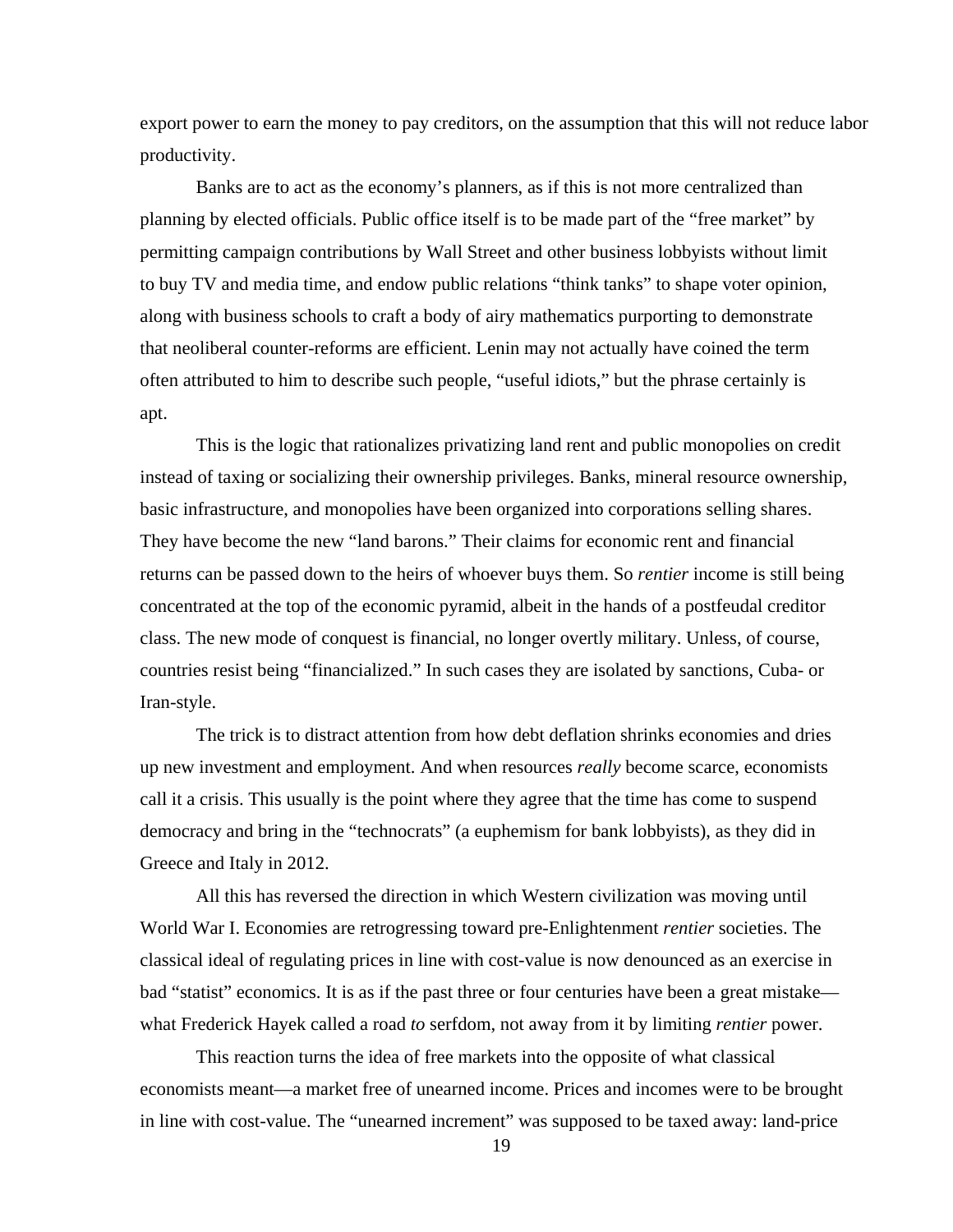gains (groundrent), mineral rents (provided by nature and rightly treated as national patrimony), and what manmade monopolies charged over and above normal profit rates for providing their services. Governments would invest the tax revenue from economic rent in infrastructure providing basic transportation, communication, and other services at subsidized prices, and ultimately freely, just as already was being done for roads, public education, and health.

 As governments provided a widening range of infrastructure services, industrial capitalism in the classical economic vision was expected to evolve into socialism. In Britain, Prime Minister Benjamin Disraeli's social welfare legislation was capped by the public health system introduced from 1874 to 1881 and promoted under his motto *Sanitas sanitatum*, "Health, all is health." This helped the Conservative Party evolve as a nationalist, sometimes "state socialist" party, especially after World War II under Harold Macmillan in the 1960s. In Germany, Bismarck enacted a pension plan for the population at large, not just army members as in times past.

 By contrast, today's financial interests use the mathematical language of physical scientists to pretend that austerity will cure the government's budget deficit and balance of payments. The reality is that a shrinking economy is *less* able to pay taxes and debts. Upon any truly empirical scientific examination, neoliberal logic is a public relations tactic in today's financial war against society at large. The aim is to lock in power the way Rome did: by reducing as much of the population as possible to debt dependency.

 And just as in Rome, today's debt overhead cannot be paid. The question is, just *how* will it not be paid? Will society realize the need for debt write-downs, or will it permit massive foreclosure to tear society apart and reduce debtors to neo-serfdom?

 Today's bankers explain that debt crises should be solved by yet more lending, as if this will "get economies moving gain." It is as if economies could borrow their way out of debt. If we are indeed to take Germany's hyperinflation as paradigmatic, as bankers argue, we must recognize that the mark was stabilized in the same way France had paid after the Franco-Prussian war ended in 1871: by borrowing. German states and cities borrowed dollars in New York, and converted them into marks that the Reichsbank printed. It then used these dollars to pay the Allies—who turned around and paid them back to the United States for their arms debts stemming from World War I. The illusion of stability was achieved simply by running up private-sector debt (to US bondholders) to replace intergovernmental arms debts and reparations.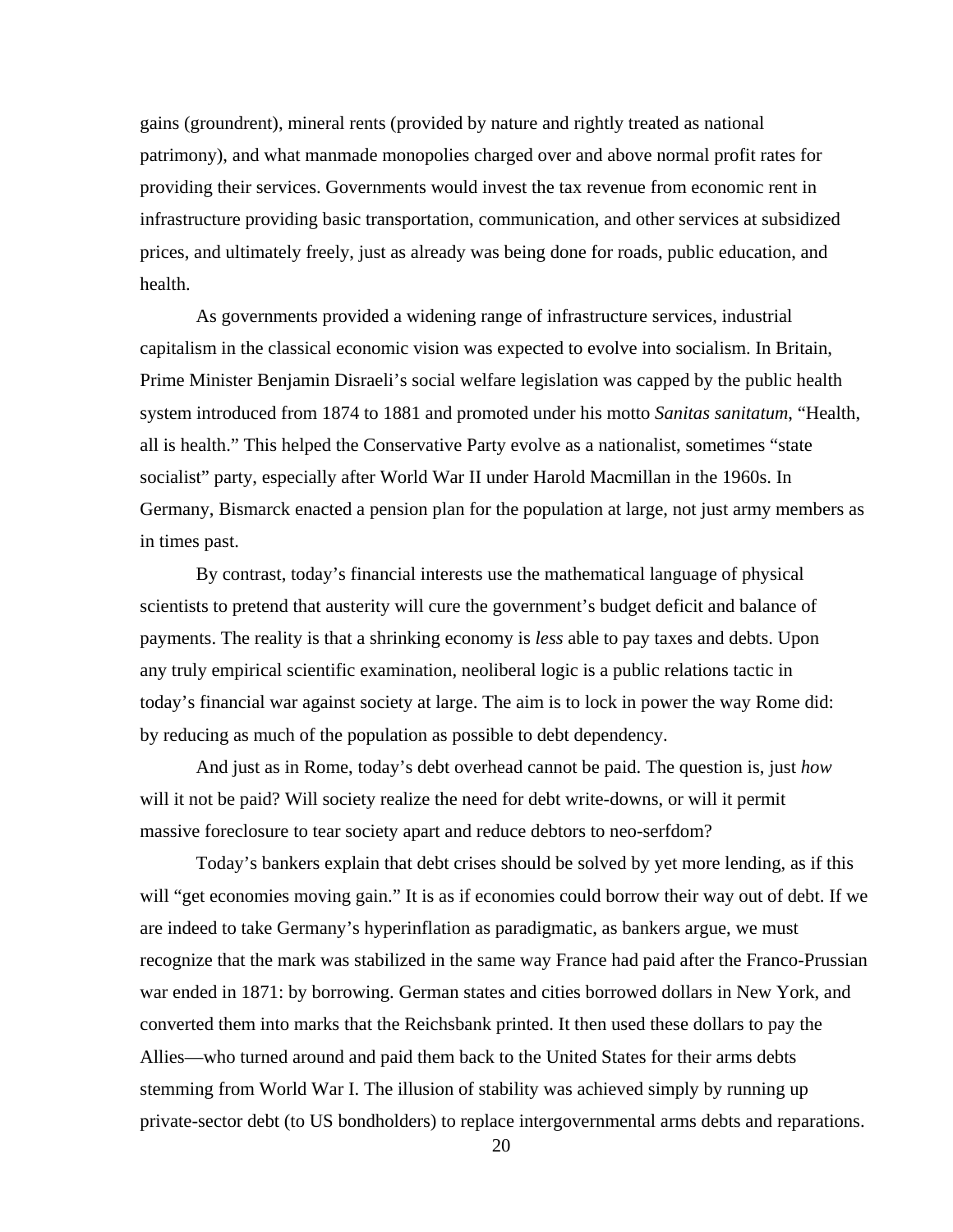This was just the opposite of today's European and US taking bad *commercial* bank debts onto the *public* balance sheet.

 In 1931, the pretense finally was ended by a moratorium. This must be how today's debt overhead also must end because debts that can't be paid won't be. Trying to prolong the day of reckoning will only impose an interregnum of austerity during which the financial sector will extract as much revenue as it can get away with, and foreclose on as much property as society will permit. Making itself a new ruling elite to lord it over what remains of the  $21<sup>st</sup>$ century, Wall Street's conquest promises to join Spain's conquest of the New World and the Nordic conquests of Europe—and is in much the same spirit as Rome's conquest of its Empire two thousand years ago. The results for society at large threaten to be equally devastating today.

## **FROM DEBT PEONAGE TO NEOFEUDALISM**

 Today's finance capitalism is more impersonal than the Viking conquests that parceled out Europe's land among the conquerors. In due course the land, natural resources, and monopolies that feudalism privatized were sold to banking families that lent money to fight for more property and trading rights. Appropriating and expropriating resources is now an autonomous financial dynamic, working more covertly and even in a more democratic political context than military conquest. An almost impersonal array of banking institutions replaces seizure by force of arms.

 Unlike serfs, debt peons are free to live wherever they wish—or at least wherever they can afford. They may buy land by taking out a mortgage and paying its rental value to the bank. But wherever they live they take their debts with them, from student loans to credit card debt.

 Also unlike military warfare, financial conquest does not kill people directly. It is much more genteel. Debt deflation causes poverty, discourages family formation, marriage and birth rates, and shortens lifespans. This prompted Vladimir Putin to note that neoliberal policies and privatization along kleptocratic lines had destroyed more of Russia's population since 1990 than the nation had lost in World War II. Instead of the "Seven Boyers," Russia had its "Seven Bankers" after Boris Yeltsin's 1994 loans-for-shares privatization of the nation's most valuable natural resources and monopolies.

 Rome's creditor-oriented economy collapsed into the Dark Age, plunging the Empire into debt peonage. It became the first major society *not* to cancel its debts. Predatory legal and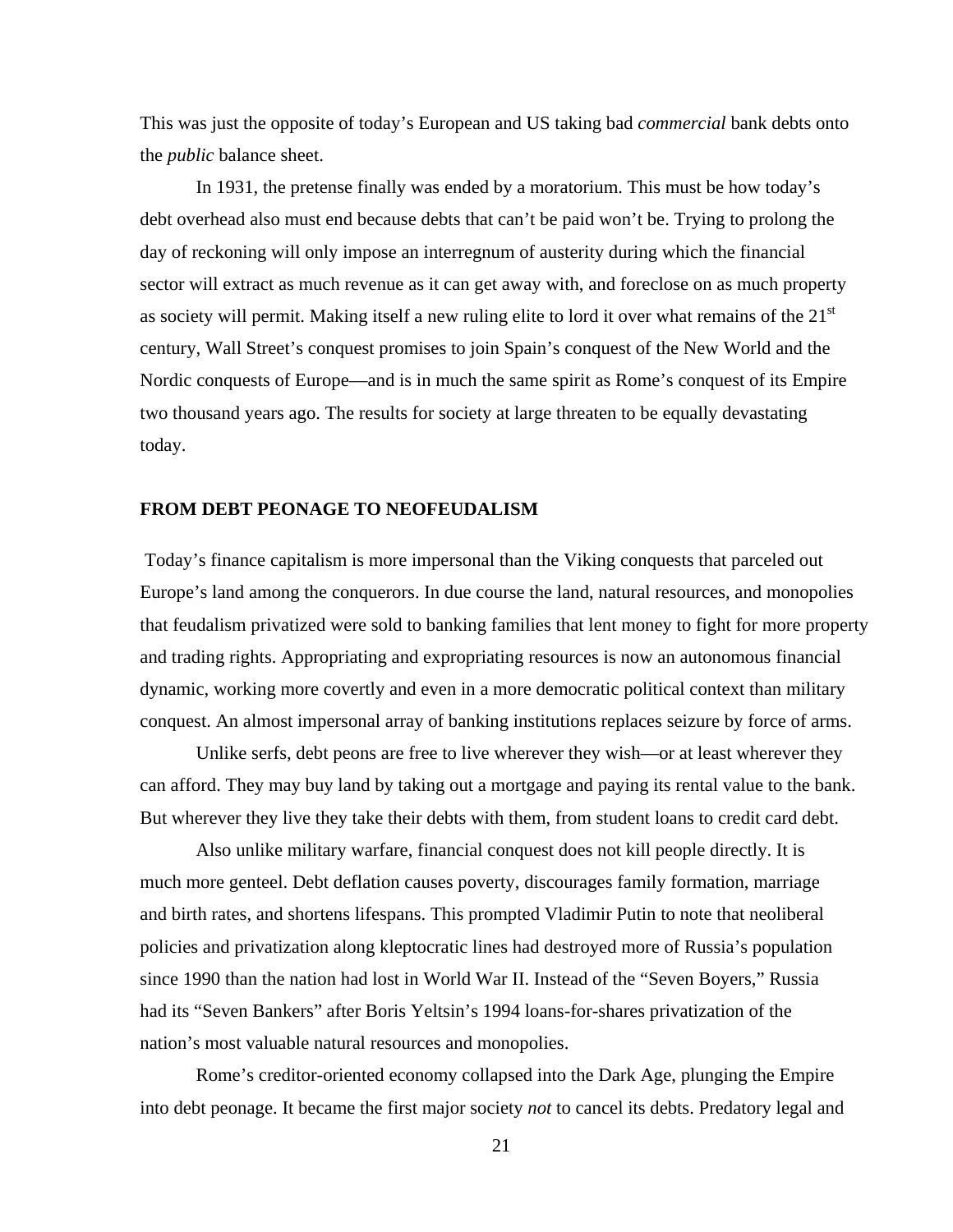political systems drive populations into debt, yet may survive longer than mathematical models would expect, despite infrastructure falling apart and employment drying up. It took from the first century BC's Social War (133-29 BC) to the fourth century AD turning point for economic life to decentralized and revert to self-sufficient landed estates.

 Today a similar problem of debt deflation is polarizing society and imposing austerity, drying up the internal market. The dream of bank marketing departments, after all, is for all disposable income (over and above spending on basic needs, to be kept to the minimum) and corporate cash flow to be paid as debt service. During the upswing of debt, this was called "treating your home like a piggy bank" by taking out an equity loan. But that was not a fair analogy. Buying a home has become a means to drive populations into debt. And now the debts remain in place, leaving the banks with the power—which they have used to buy control of governments.

 Unless the world changes its path, the "final" stage of finance capitalism threatens to deteriorate into debt peonage so widespread as to become neofeudalism, relinquishing control of the economic surplus to a financial elite making itself as hereditary as the old landed aristocracies.

### **IT DOESN'T HAVE TO BE THIS WAY**

 In addition to the moral fairness of bringing prices in line with cost-value so as to free society from special privileges that create "unearned" *rentier* income without work, classical economics was a guide to making societies more productive and efficient. Governments seeking to nurture their national industry saw it as a strategy for how to modernize. So the same logic that evolved into socialism via Saint-Simon, Marx and other reformers provided the model for the industrial classes to make France, Germany, and other economies more competitive so as to overtake Britain in the 19<sup>th</sup> century.

 As noted above, the thrust of classical political economy was to free society from *rentier* charges that simply added "empty" pricing to the cost of living and doing business: land rent, monopoly rent, and financial charges. The major beneficiaries of reforms designed to minimize these economic rents were industry and labor. Pro-labor reformers characterized themselves socialists, and pro-industrial reformers often have been characterized as "state socialists." Despite their opposing class interests in terms of employer-employee relations, they shared a common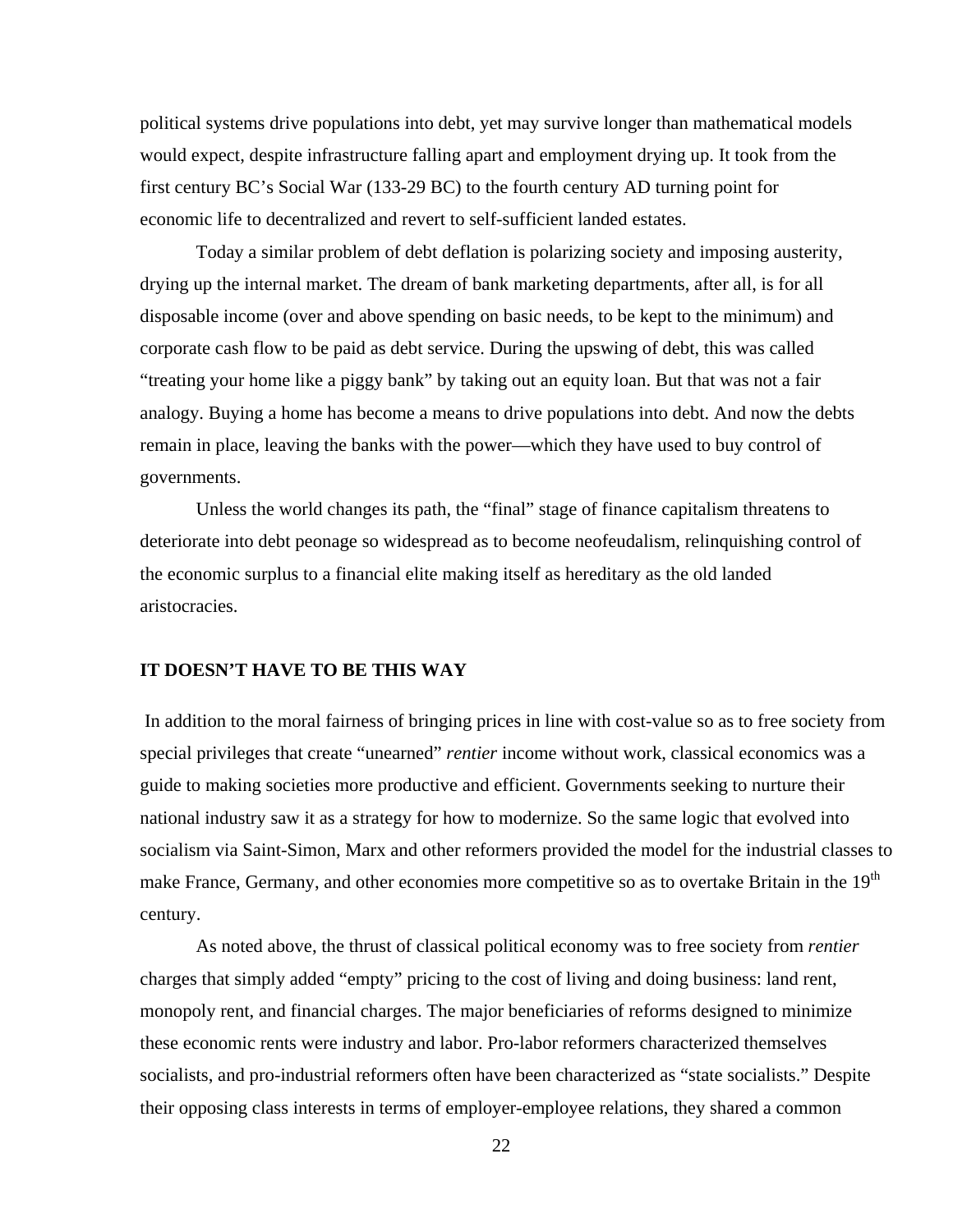interest in freeing society from the heavy overhead rents extracted by landlords, monopolists, and the financial sector.

 These special *rentier* interests sought to remain free of rent taxes and price regulations. To them, a "free market" was one that was free for their unearned income to remain free *from* public taxation. This led them to oppose government power, at a time when democratic politics was aligned against them and was minimizing the ability of the House of Lords in Britain and upper houses in other nations from blocking progressive taxation and its associated classical policies.

 The classical program of free markets—that is, markets free from prices in excess of costvalue—was to tax land rent (or at an extreme, nationalize it), and to keep basic infrastructure and natural monopolies in the public domain so as to provide basic services at cost or at subsidized rates. This meant a mixed economy, not only a one-sided private sector. An active public sector was to absorb the cost of infrastructure, education, health care, and pensions—mainly by taxing the rental value of land and natural resources.

 One of the most systematic defenses of this policy was voiced by Patten, mentioned above as the first professor of economics at the Wharton School of Business at the University of Pennsylvania from the 1880s up to World War I. He described public infrastructure as a "fourth factor of production," whose return was measured not by the profits and price markup it made, but by its ability to lower the national price structure. This was the strategy that guided industrial development in the United States, Germany, France, and Japan. These and other nations provided a widening array of basic infrastructure services at subsidized rates, and indeed free of charge, *e.g*., roads, education, and so forth. Likewise, public money creation—most notably America's greenbacks issued during its Civil War—would save taxpayers from having to pay bondholders. Patten's term "Economy of Abundance" held out hope for an overlap (or at least an olive branch) between industrial "state socialism" and labor socialism. Both lines of development were based on value, price, and rent theory applied on a national level in a mixed public/private economy.

 In the monetary sphere the thrust of this movement was more diverse but centered on replacing interest-bearing debt with equity profit-sharing arrangements, and on public money creation replacing private bank credit. Lending was to be productive. In the sphere of public debt, the way to minimize an economy's fiscal overhead was to refrain from wars. Since the time of Adam Smith, the logic of free market reform was one of peace. The rivalry that was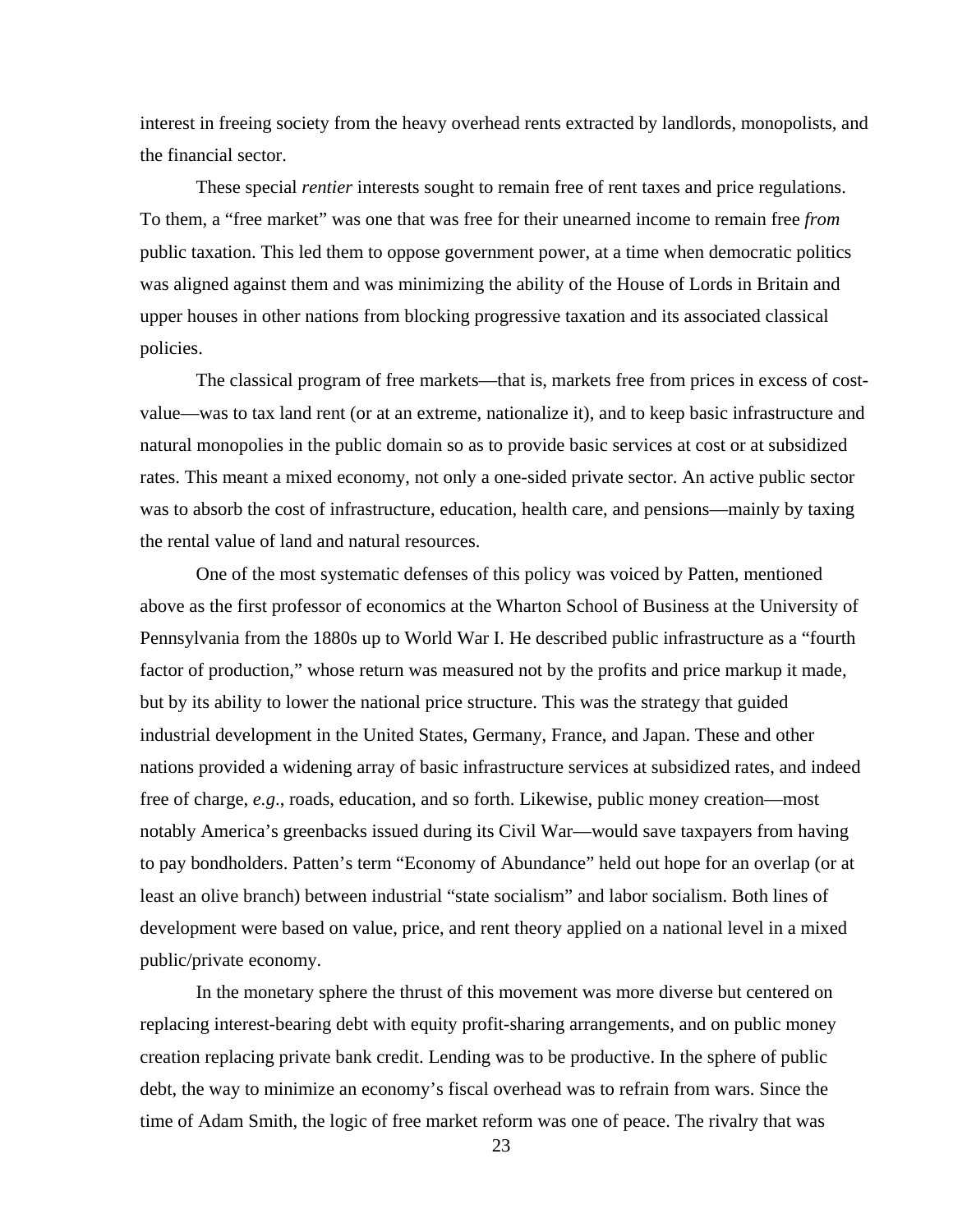envisioned was commercial, between old-style *rentier* economies and reformed "statist" economies.

 When World War I broke out, there was widespread belief that complex industrial economies could not afford war. Many economists forecast that the Great War would have to end in just a few months as countries ran out of money. But governments soon discovered that central banks could create much more money than was anticipated. As the United States had shown in its own Civil War half a century earlier, it was not necessary to tax *or* to borrow.

 The implication was that an all-powerful commercial banking class was no more necessary than a dominant landlord class. Taxes were not necessary so much to finance government as to tax unearned income to preserve a fair society and prevent vested special interests from developing. This is the thrust of Modern Monetary Theory (MMT), centered at the University of Missouri-Kansas City and allied schools. This line of analysis was not pressed by the victorious Allies, nor was it retained in Germany. By the 1920s, an alternative to the classical economic reform program was being crafted by the *rentiers*.

 In fact, by the time America succeeded in surpassing Britain as an industrial power, it had little interest in promoting its protectionist public investment policies in other countries. Its strategists wanted to "pull up the ladder." By the 1980s, the classical economic reform program had become consigned to the realm of unhistory, excluded from the academic curriculum.

 The new idea of competition was based on privatizing infrastructure on credit, just as real estate ownership rights were sold. The definition of good management was to create rent-seeking opportunities—financed by interest-bearing debt. Education, health care, and medicine were to become privatized as rent-extracting opportunities. Pensions were to be financed by saving in advance and living off the interest or capital gains achieved financially, not necessarily industrially.

 If this "future" had been forecast a century ago, most economic observers would have found it so unlikely as to be unbelievable. Their first question would have been how an economic system can win if it is made high-cost rather than low-cost? Would not basic competitive forces bring about a world free of *rentiers*, a peaceful world with less class warfare between these old postfeudal classes and the "real" economy of industry, production, and consumption?

 No major economic writer expected the *rentier* classes to fight back with any great success beyond protesting that taking away their privileges was akin to communist dictatorship.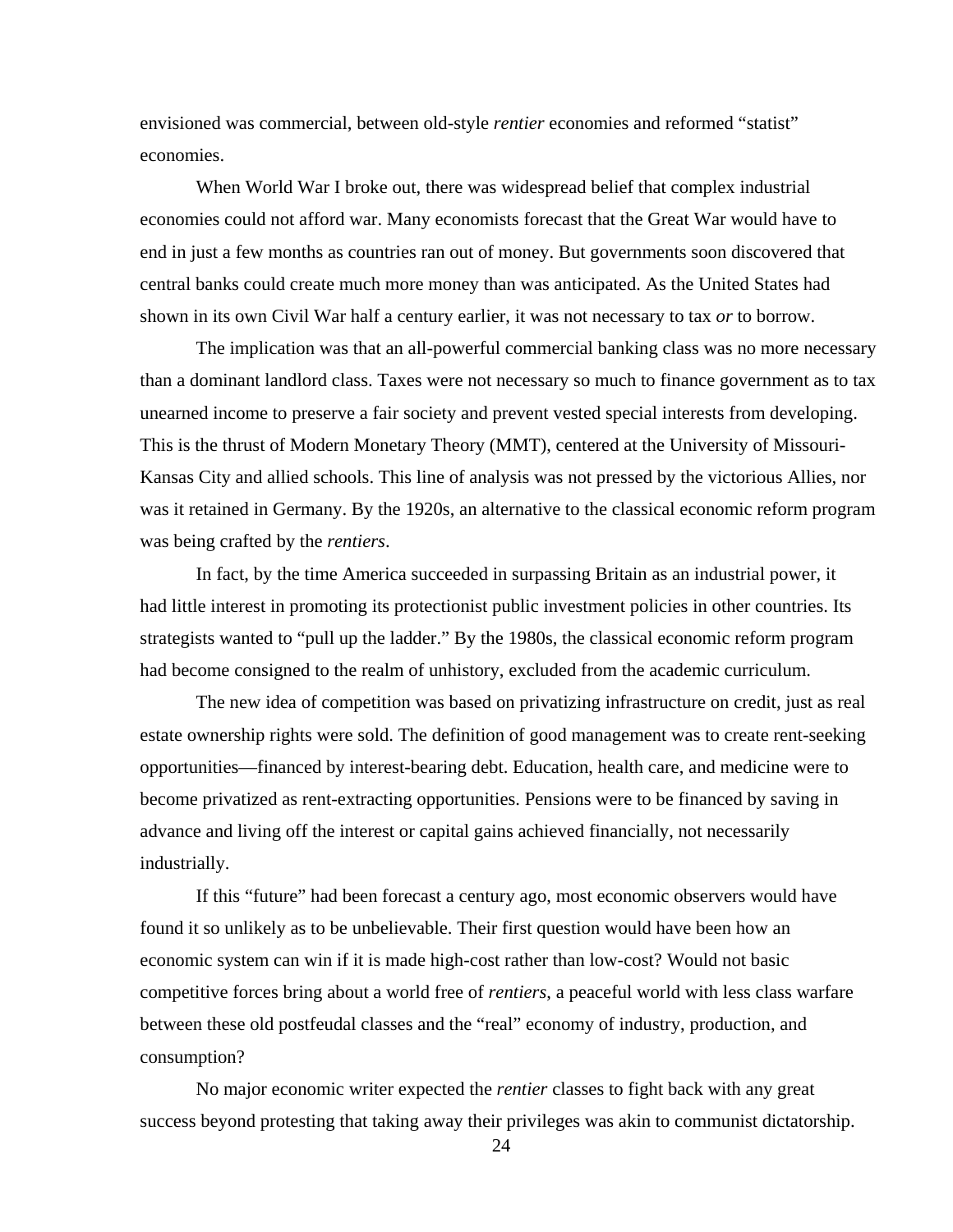And indeed, who would have thought that libertarian or "Austrian" ideas of a stateless economy (dominated by *rentiers*, headed by bankers) would spread beyond navel-gazing academics living in an "as if" world? Governments were moving toward progressive income taxation, investing in infrastructure, and establishing public banking and monetary systems.

 But the counter-reform movement has convinced many voters and public officials that there is indeed no alternative. To make sure that this will be the case, history is being rewritten, above all that of economic thought. Pro-*rentier* lobbyists recognize that to impose their travesty of free markets, they need totalitarian control of the academic discussion, censorial power over the press, and ultimately the threat of violence. This is what the Chicago Boys realized in Pinochet's Chile with their 1973 dress rehearsal for neoliberal policy. Their first act was to close down every economics department in the country, and inaugurate a Latin American assassination campaign, Operation Condor. This is the Inquisitional side of free-market economics.

 Today's creditor interests are pursuing much the same road to feudalism that Rome followed two thousand years ago when its oligarchy initiated a century-long Social War (133-29 BC) by political assassination and widespread violence. This was by no means an exercise in creative destruction. It ended up indebting the citizenry and left imperial looting ("spreading peace") as the last available gain-seeking opportunity in a shrinking economy.

## **THE MAIN SOURCE OF ECONOMIC IMBALANCE AND POLARIZATION, AND POLICIES TO COPE WITH IT**

Credit—and hence debt—obviously has been needed since a specialization of labor developed with the seasonal rhythms and gaps between planting and harvesting in the Neolithic agricultural cycle. It is implicit wherever there is a time gap between initial investment and the final product being delivered and paid for. Interest is first documented in the third millennium BC as a way for Sumerian public institutions to estimate their fair share of their gains on commercial advances to traveling merchants.

 Most agrarian debts were also owed to royal collectors, mainly for land rental fees, water and shipping, and consumer loans. When this "barley debt" overhead grew too large, early Near Eastern rulers restored order with Clean Slates annulling these unpaid charges. Rulers were under no illusion that their economies automatically would settle in economic and financial balance. Instability was inevitable from natural disasters and wartime disruption, and simply from interest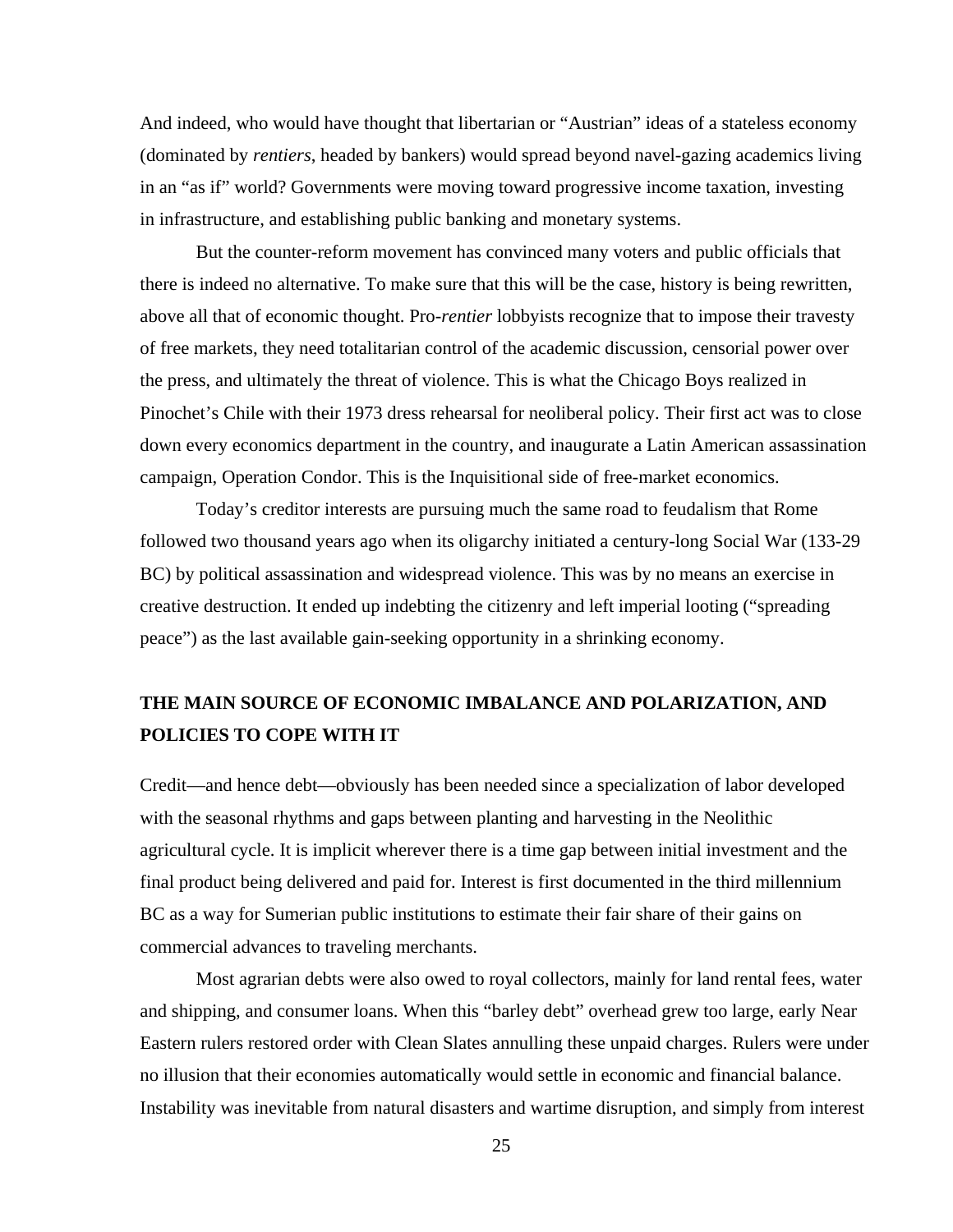accruals increasing the debt balances quickly beyond what debtors in low-surplus economies could pay.

 Administrators were not so idealistic or utopian as to attempt to design a system that somehow would not get out of balance. The archaic approach was to deal with the inevitable insolvency when it became necessary to annul consumer debts. The fact that most debts were owed to palace and temple collectors meant that the authorities were basically cancelling debts owed to themselves. (Commercial silver debts for productive loans among merchants were left in place.) These Clean Slates restored order in times of natural disaster or emergencies, and also when new rulers took their first full year on the throne. The aim was to inaugurate their reign with the economy in balance, by clearing away the accumulation of unpaid obligations that had built up as a result of an inability to pay.

 Realization that there is no inherent tendency toward equilibrium (much less an equitable balance) is missing from today's theorizing. Equilibrium mathematics based on diminishing returns and marginal utility (while ignoring compound interest and its growing debt burden) is irrelevant at best, and at worst a deliberately engineered distraction. When we see unrealistic economics built on false assumptions maintained in the face of repeated failure, we must look for special interests as the beneficiaries.

 So just as industrial engineering has given way to financial engineering, *rentier* lobbying has given way to ideological engineering to shape perceptions of what is happening—because the diagnosis determines the policy cure. As economies veer out of balance and polarize, *rentiers* aim to deter economies from doing anything to prevent this widening imbalance. They pretend that "automatic stabilizers" will restore normalcy. But no such stabilizers are strong enough to rectify financial imbalance and predatory behavior. Antiquity was able to avoid polarization for many thousands of years precisely because it was free of such preconceptions. These are only a century old, promoted by the anti-classical reaction against Progressive Era reforms.

 In behavioral terms, today's targeted dulling of perceptions that something is drastically wrong with the economy's health is similar to what parasites do in biological nature: They numb the host's ability to perceive that a free rider has taken over. The economic equivalent is Milton Friedman's popularization of the science fiction writer Robert Heinlein's motto, "There is no such thing as a free lunch." What better way is there to deter the study of just how much of the economy is indeed a free lunch (economic rent), who gets it, and who is being exploited?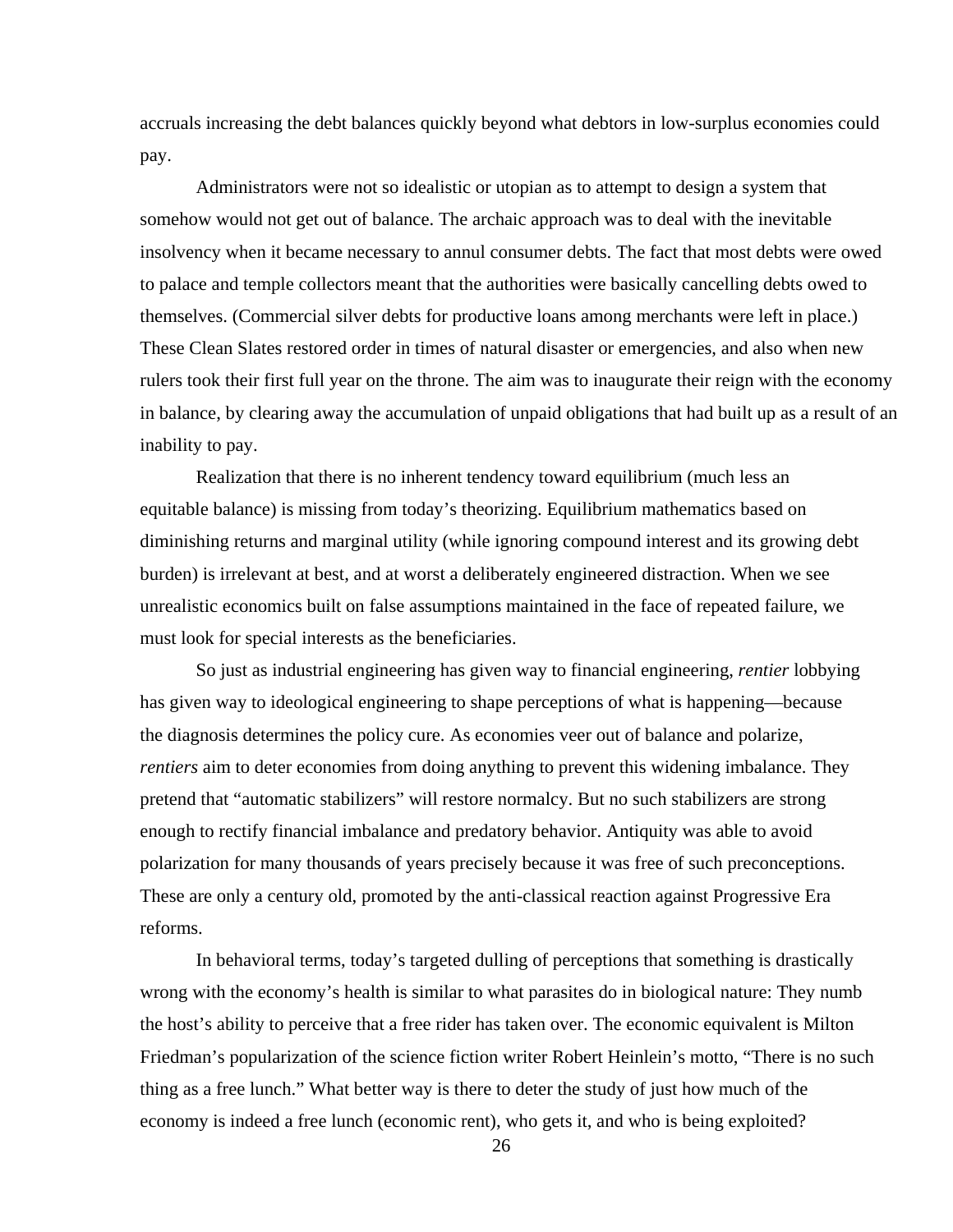Parasites love deregulation—as the financial sector loves "free markets." There is no room for the study of economic rent in the marginal utility approach to pricing or the Austrian economics sponsored to replace classical value theory. Denying that there is any such thing as unearned income or wealth, the new ideology seeks to erase the contrast between fair and equitable pricing and taxation as compared to exploitative rent extraction or, for that matter, the outright fraud that has become almost part and parcel of today's financial sector.

 Biological parasites trick the host into believing that they are part of its own body, even to be nurtured as if they were its offspring. But what actually is being reproduced is the parasite's own life cycle. The economic equivalent of this favoritism for the free luncher occurs when interest is made tax deductible so that the financial sector can obtain more revenue to nourish its growth at the expense of the nonfinancial host economy. It occurs also when the Treasury favors debt over equity financing, and taxes financial gains from asset-price inflation and speculation ("carried interest") at only a fraction of the rate levied on earnings from tangible capital formation, wages, and salaries.

 In biological nature a smart parasite will keep the host alive and even help it find new sources of food, and perhaps keep it disease-free in a symbiotic relationship. The aim, of course, is to obtain most of the nourishment for itself and its offspring, over and above the basic subsistence level needed to keep the host alive.

 But parasites shorten their time frame as they approach the end stage of the relationship with their host. Realizing that the game is nearly up, the free luncher does the equivalent of taking the money and running. It may encourage its host to act recklessly and be eaten by its own natural predator. A parasitized insect, for example, may lower its defenses and be eaten by a bird, which will become the new host for the parasite's eggs to hatch within it. The parasite's progeny will start a new life, higher in the food chain where the numbed and value-free host has ended up being "globalized."

 Alternatively, the parasite lays its eggs in the host directly, to hatch and devour its body as their food supply. This is essentially what occurs when the inexorable mathematics of compound interest absorbs the "real" economy's profits, disposable personal income, and tax revenue. Since economies were stricken in September 2008, the financial sector has adopted a hit-and-run business plan, using its control of the host economy's brain (government agencies, above all the Treasury and Federal Reserve) to give it bailouts, and threatening to paralyze the host economy by stopping its circulation of payments if it does not get its way.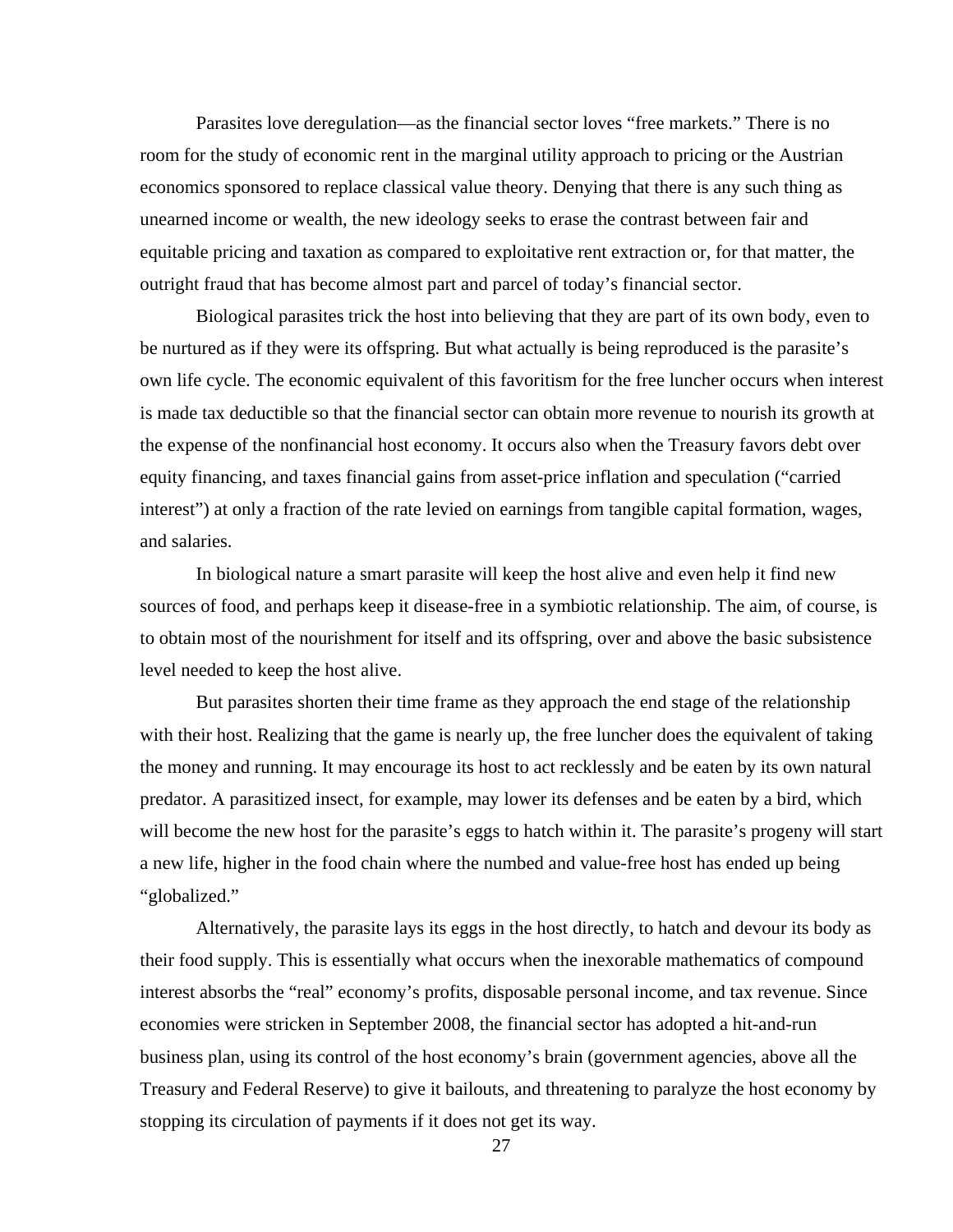Today's financial free riders are abandoning ship to enter into a new symbiosis with new host economies. By the time the Federal Reserve gave the banks 800 billion dollars in QE2 in 2012, most was spent in the BRIC countries and other healthy targets via exchange rate and interest rate arbitrage. The financial game plan is to numb the defense mechanisms of China and other less financialized countries the way neoliberals did to Russia in the 1990s.

 What will happen to the host economies left as emptied out shells? Will the Untied States and Europe simply be left nearly for dead, having been turned into zombies by being financialized?

 Today's industrial host economies stand at a crossroads over this problem. To survive, they need to reverse the disabling of their regulatory defense mechanisms. The first step must be to revive classical political economy's distinction between cost-value and price. The labor theory of value was an analytical tool to isolate economic rent as the element of price that has no necessary cost of production—"unearned income" because it has no counterpart necessary cost of production.

 To bring prices in line with cost-value called for a revolution against feudal privileges in Europe and the regions it colonized. On the eve of World War I, the reform program seemed to be succeeding. But it was rolled back when the "real" host economy had its analytic perception and regulatory warning organs disabled.

 Suppose the host economy wakes up and senses what is going on. How is it to translate this perception into action in the political, law-making, and fiscal sphere?

 In Europe, Parliamentary reform was expected to be the political catalyst, assuming that voters would act in their enlightened self-interest. Britain cleaned up its "rotten boroughs" in the  $19<sup>th</sup>$  century, and the constitutional crisis of 1910 was resolved by an agreement that the House of Lords could never again block a House of Commons revenue bill. The way was freed for reformers to tax unearned land rent.

 However, *rentier*-backed demagogues have relegated the classical emphasis on the fiscal and monetary dimension of political economy to merely a secondary position. Elections are fought over ethnic rivalries (in the Baltics and the American South), conservative horror at the thought of legalizing women's rights and sexual equality (in right-wing religious areas and white collar urban precincts), or "democracy" (in US protectorates abroad, where the term has become synonymous with pro-US regimes rather than reflecting any particular political system). This calls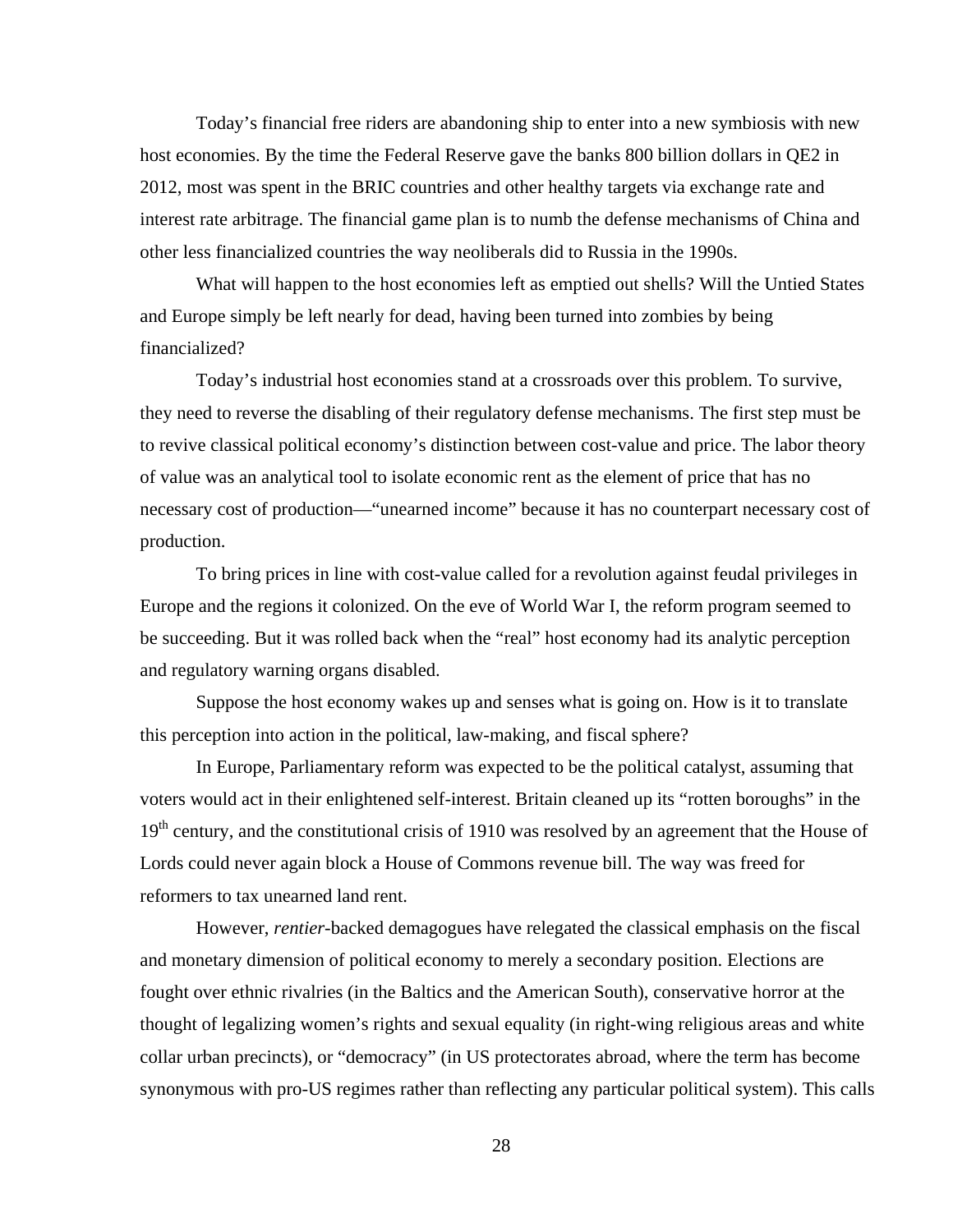into question the optimistic Enlightenment political premises of full knowledge of what is happening and enlightened self-interest as a guide for action.

 If most voters are to act in their self-interest, this requires a revival of the logic that underlay the Progressive Era's reform program. It must start by re-establishing the grounding of 19<sup>th</sup> century discussion in value, price and rent theory, the tax policy that follows from it, and monetary theory as it applies to financing public budget deficits.

 Chicago School censors exclude such discussion from the journals and the curriculum where they hold sway—not always at gunpoint as in Chile, but more simply by controlling young professors' access to tenure-track positions under "publish or perish" in journals fallen prey to *rentier* intellectual numbing and blind spots.

 The result may seem ironic, because it has left the critique of pro-*rentier* markets "free" from public regulation and investment, and from progressive taxation, and predatory finance has been left mainly to Marxists. The explanation is that, as Patten pointed out, classical economics culminated in Marx (and in Henry George's advocacy of taxing land rent). Marx and the socialists simply pushed the classical analysis to its logical conclusion in using the labor theory of value to isolate economic rent as unearned and hence unnecessary income—and applying this concept to banking and finance (which Ricardo never did!) as well as to land ownership and monopolies.

 The classical focus on freeing markets from technologically and socially unnecessary overhead charges frightened high finance and its *rentier* clients, inspiring them to back an anticlassical reaction. Economic theory and ideology remain traumatized by this conflict between these *rentier* interests and those of industrial capital and labor. This trauma has become political, and is now challenging the core of how Western civilization has defined its postfeudal identity since the Enlightenment.

 The underlying conflict between creditors and debtors has happened ever since antiquity succumbed to the post-Roman Dark Age. A negative equity economy is one that is losing blood—in economic terms, the circulation of income is drained to pay debt service. And the financial sector that receives this revenue behaves much as rats jumping ship or parasites steering their host to be devoured, or simply devouring them directly from the inside.

 This is the state in which today's debt-ridden economies are suffering, from Iceland and Latvia to Greece and Ireland. The deadly demographic effects are emigration, falling family formation and birthrates, shortening lifespans, and rising suicide rates.